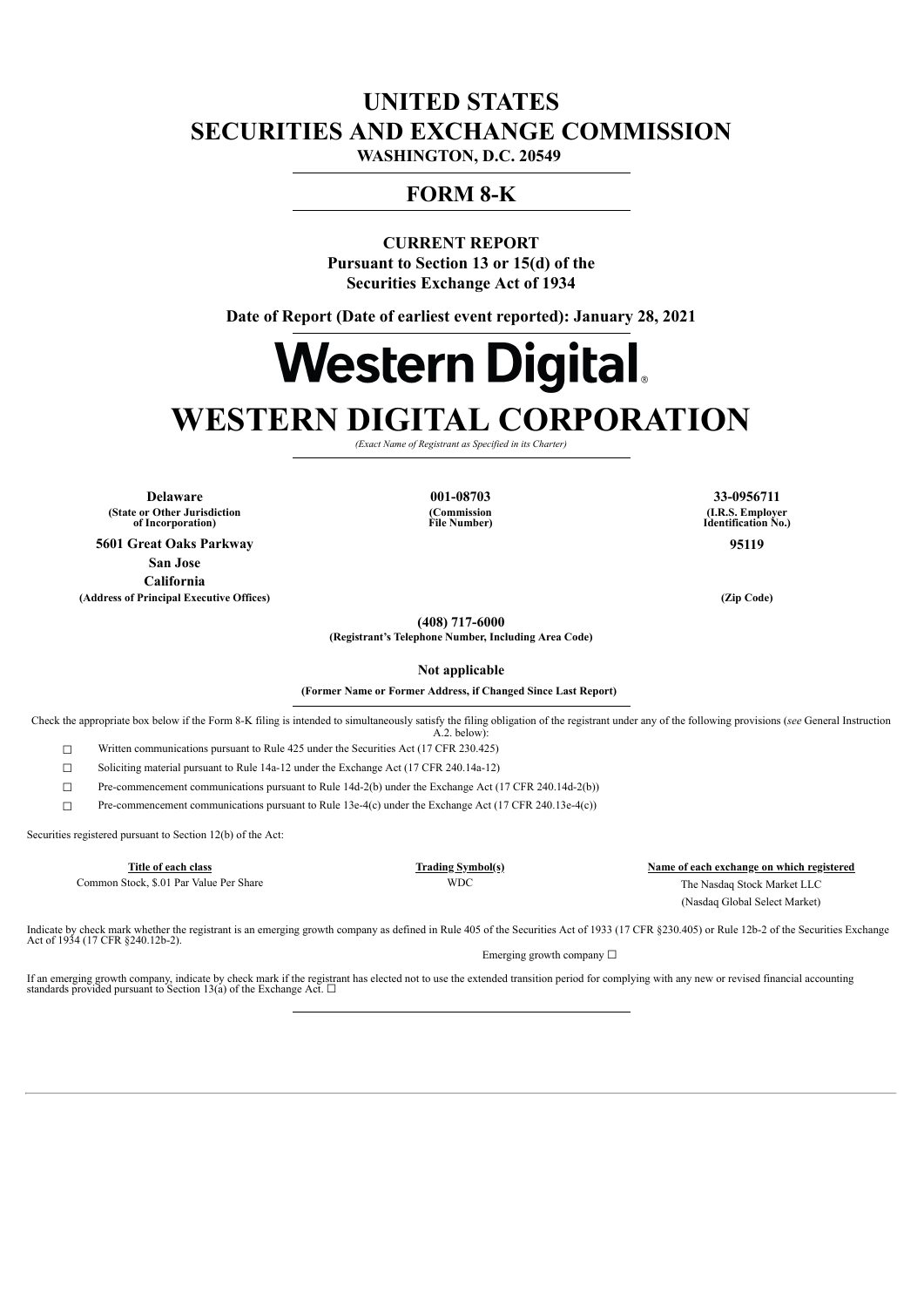#### **Item 2.02 Results of Operations and Financial Condition.**

On January 28, 2021, Western Digital Corporation announced financial results for the fiscal second quarter ended January 1, 2021. A copy of the press release making this announcement is attached hereto as Exhibit 99.1 and is incorporated herein by reference.

In accordance with General Instruction B.2 of Form 8-K, the information in this Item 2.02, including Exhibit 99.1, shall not be deemed to be "filed" for purposes of Section 18 of the Securities Exchange Act of 1934, as amended (the "Exchange Act"), or otherwise subject to the liabilities of that section, and shall not be incorporated by reference into any registration statement or other document filed under the Securities Act of 1933, as amended, or the Exchange Act, except as shall be expressly set forth by specific reference in such filing.

#### **Item 9.01 Financial Statements and Exhibits.**

- (d) Exhibits
	- 99. 1 Press Release issued by Western Digital [Corporation](#page-3-0) on January 28, 2021 announcing financial results for the fiscal second quarter ended January 1, 2021.
	- 104 Cover Page Interactive Data File (embedded within the Inline XBRL document)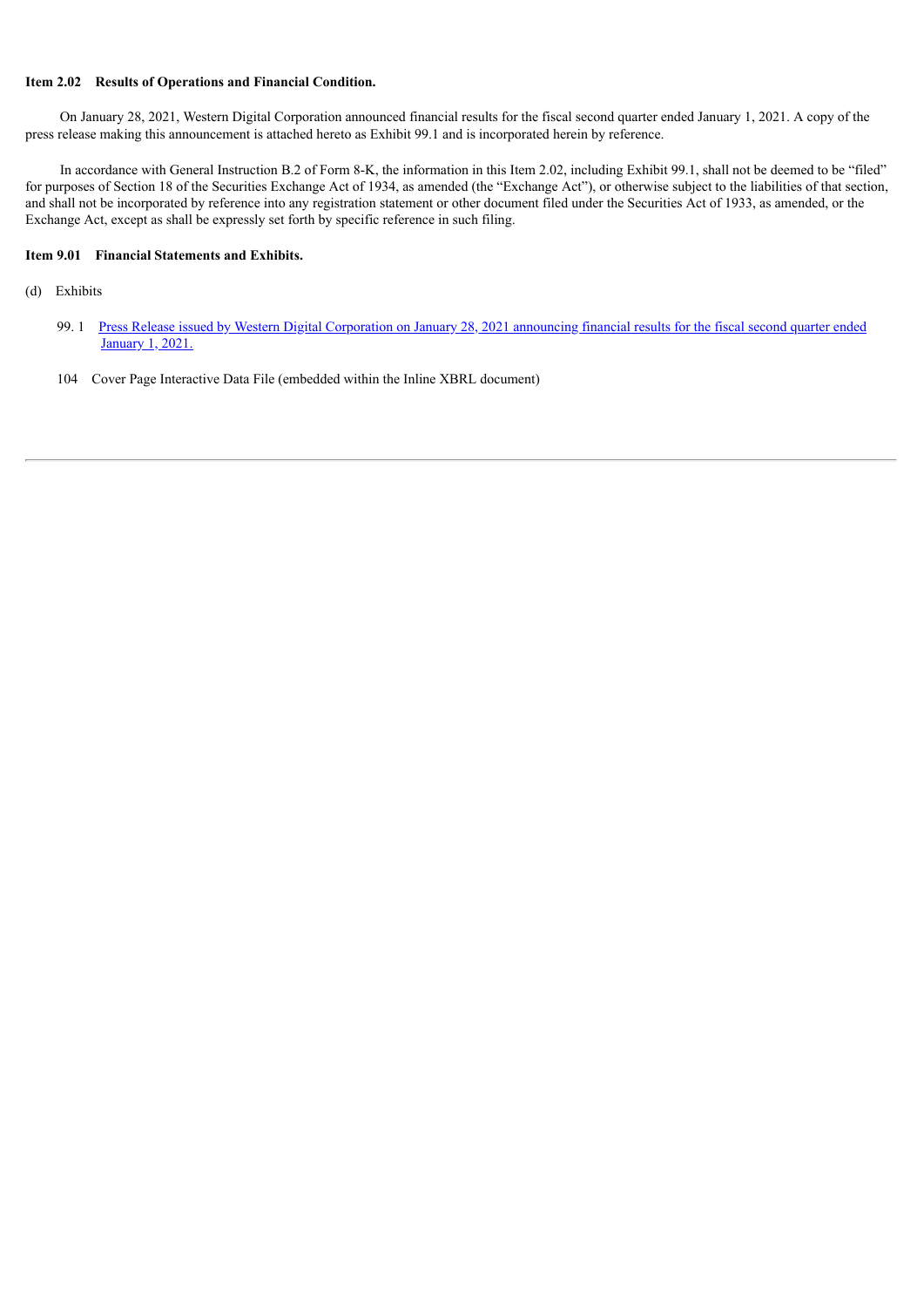#### **SIGNATURE**

Pursuant to the requirements of the Securities Exchange Act of 1934, the Registrant has duly caused this report to be signed on its behalf by the undersigned, thereunto duly authorized.

> **Western Digital Corporation** *(Registrant)*

By:  $\frac{1}{s}$  /s/ Michael C. Ray

Michael C. Ray Executive Vice President, Chief Legal Officer and Secretary

Date: January 28, 2021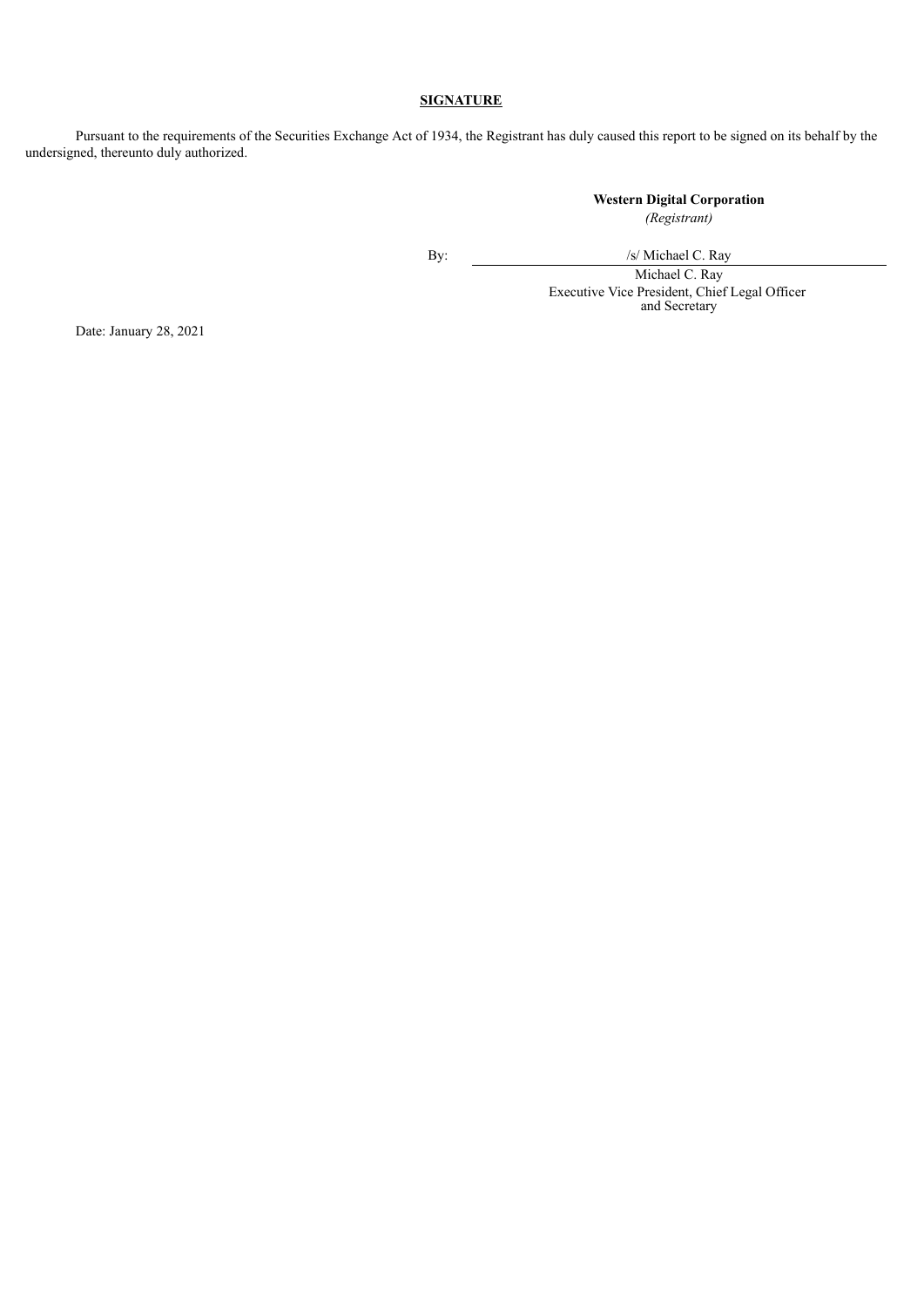## <span id="page-3-0"></span>**Western Digital.**

#### **Western Digital Reports Fiscal Second Quarter 2021 Financial Results**

#### **News Summary**

- Second quarter revenue was \$3.9 billion, down 7% year-over-year (YoY). Client Devices revenue increased 19%, Data Center Devices and Solutions revenue declined 46%, and Client Solutions revenue increased 6% YoY.
- Second quarter GAAP earnings per share (EPS) was \$0.20 and non-GAAP EPS was \$0.69.
- Generated operating cash flow of \$425 million and free cash flow of \$149 million in the second quarter.
- **•** Expecting fiscal third quarter 2021 revenue to be in the range of \$3.85 billion to \$4.05 billion with non-GAAP EPS in the range of \$0.55 to \$0.75.

SAN JOSE, Calif., — January 28, 2021 — Western Digital Corp. (Nasdaq: WDC) today reported fiscal second quarter 2021 financial results.

"The team delivered solid results this quarter, especially as we continue adapting our business and technology portfolio to take advantage of the immense opportunities in the storage industry," said, David Goeckeler, Western Digital CEO. "During the quarter, we captured strength in the retail business and also delivered on our target outcome to complete qualification of our energy-assisted hard drives and second-generation enterprise SSD products with some of the world's largest data center operators. While there is still more work to be done, we remain extremely focused on meeting the needs of our customers and ramping our next-generation products throughout calendar 2021."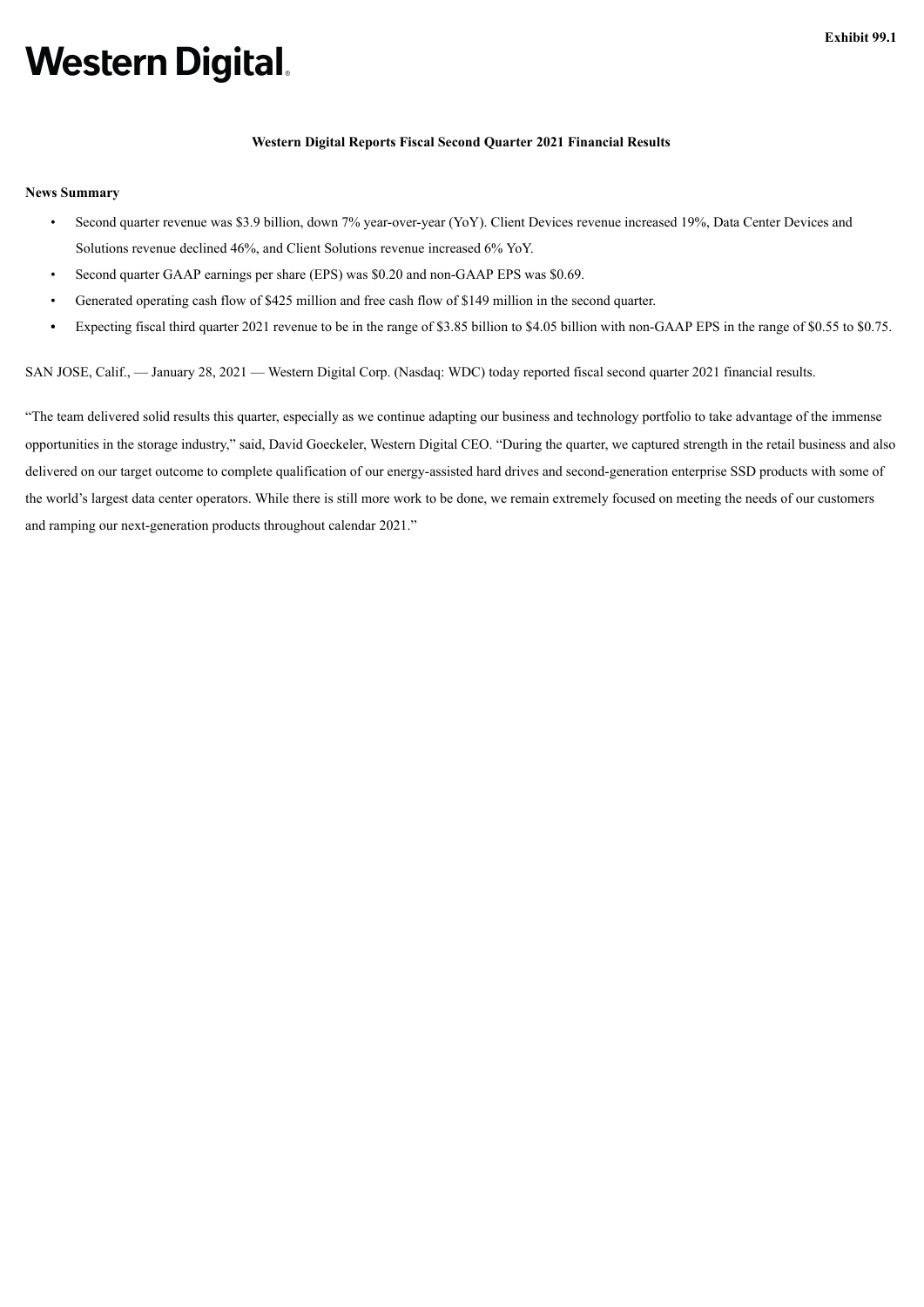#### **Q2 2021 Financial Highlights**

|                            | <b>GAAP</b>         |                     |              |                     | <b>Non-GAAP</b>     |               |
|----------------------------|---------------------|---------------------|--------------|---------------------|---------------------|---------------|
|                            | O <sub>2</sub> 2021 | O <sub>2</sub> 2020 | vs. Q2 2020  | O <sub>2</sub> 2021 | O <sub>2</sub> 2020 | vs. Q2 2020   |
| Revenue (SM)               | \$3,943             | \$4,234             | $down 7\%$   | \$3,943             | \$4,234             | down $7\%$    |
| Gross Margin               | 24.3%               | $22.1\%$            | $up 2.2$ ppt | 26.4%               | 25.9%               | $up\ 0.5$ ppt |
| Operating Expenses (\$M)   | \$802               | \$885               | down $9\%$   | \$696               | \$765               | $down 9\%$    |
| Operating Income (\$M)     | \$158               | \$50                | $up\ 216\%$  | \$343               | \$333               | up $3\%$      |
| Net Income $(Loss)$ $(SM)$ | \$62                | (\$139)             | $\ast$       | \$212               | \$187               | up $13\%$     |
| Earnings Per Share         | \$0.20              | (S0.47)             | $\ast$       | \$0.69              | \$0.62              | up $11\%$     |

\*not a meaningful figure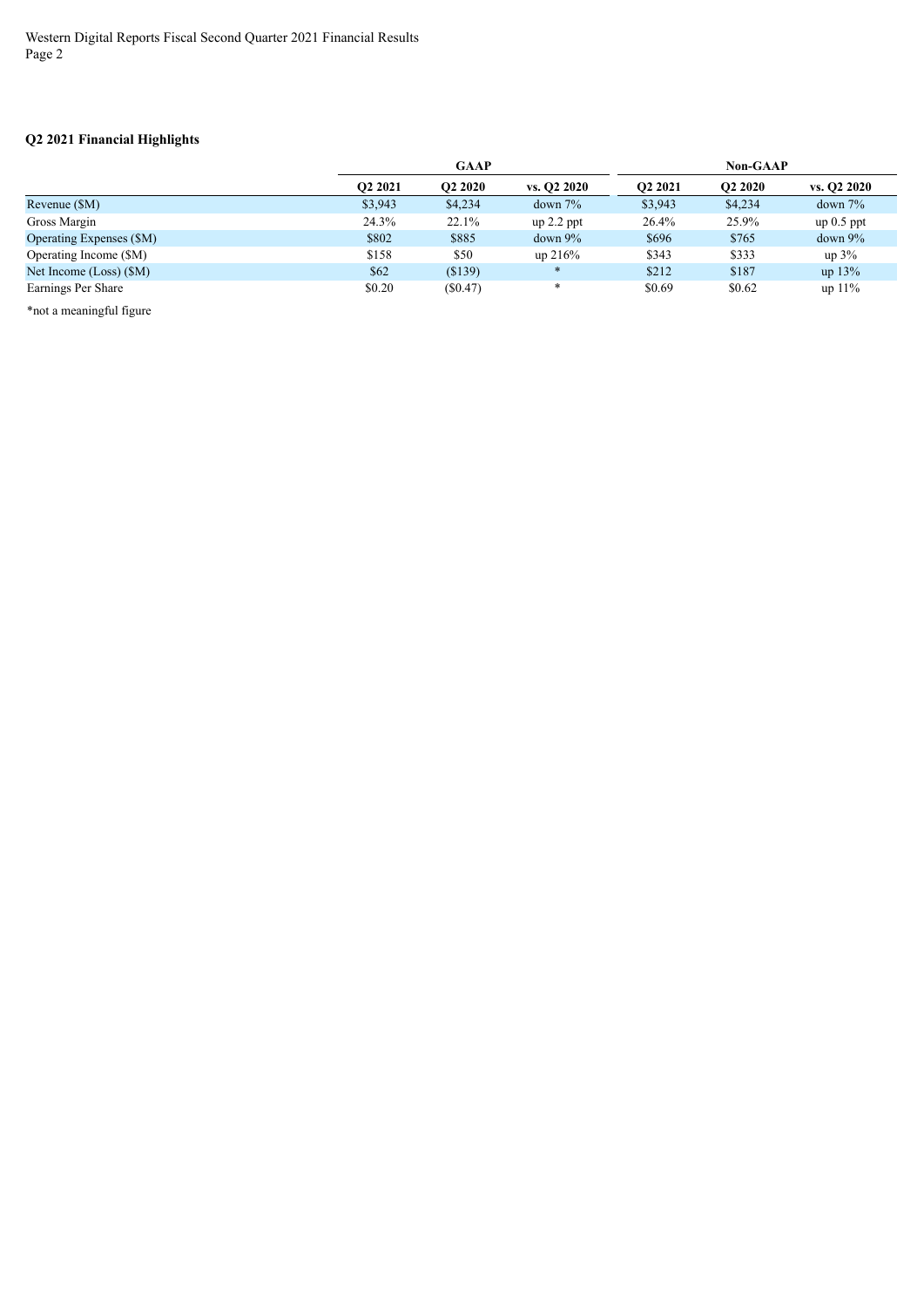#### **Key End Market Summary**

| Revenue (SM)                    | O <sub>2</sub> 2021 | O <sub>2</sub> 2020 | vs. O2 2020 |
|---------------------------------|---------------------|---------------------|-------------|
| <b>Client Devices</b>           | \$2,131             | \$1,797             | up $19\%$   |
| Data Center Devices & Solutions | \$807               | \$1,489             | down $46%$  |
| <b>Client Solutions</b>         | \$1,005             | \$948               | up $6\%$    |
| <b>Total Revenue</b>            | \$3,943             | \$4,234             | down $7%$   |

In the fiscal second quarter of 2021, Western Digital's revenue decreased 7% year-over-year to \$3.9 billion. The decrease is largely attributable to a decline in our Data Center Devices & Solutions end market, more than offsetting growth in Client Devices and Client Solutions.

In Client Devices, Western Digital's industry leading NVMe-based client SSDs and strong relationships with major PC OEMs drove a record level of exabyte shipments. The pandemic has not only accelerated the digital transformation, but it has also spurred technological innovation, driving the ability to access the cloud using very powerful and advanced end-devices. The ability to access, store, and share data from anywhere, on any device, has resulted in robust storage demand for notebook, tablet, and Chromebook devices.

In Data Center Devices & Solutions, qualifications of the second-generation eSSD products have progressed well, with nearly 150 qualifications completed, including at one cloud titan. There has been solid progress made completing the qualifications of our energy-assisted hard drives, including at three of the four US cloud titans. While one now-completed cloud titan qualification slipped beyond our anticipated timeline in the fiscal second quarter, another cloud titan qualification was completed, ahead of schedule. With cloud digestion abating and the stabilization of OEM demand, we believe the demand in capacity enterprise bottomed in the fiscal second quarter and are anticipating a rebound in the fiscal third quarter.

In Client Solutions, revenue increased during the seasonally strong quarter, to a two-year high. This solid performance was driven by continued growth in retail, supported by the strength of our brand and the breadth of our portfolio.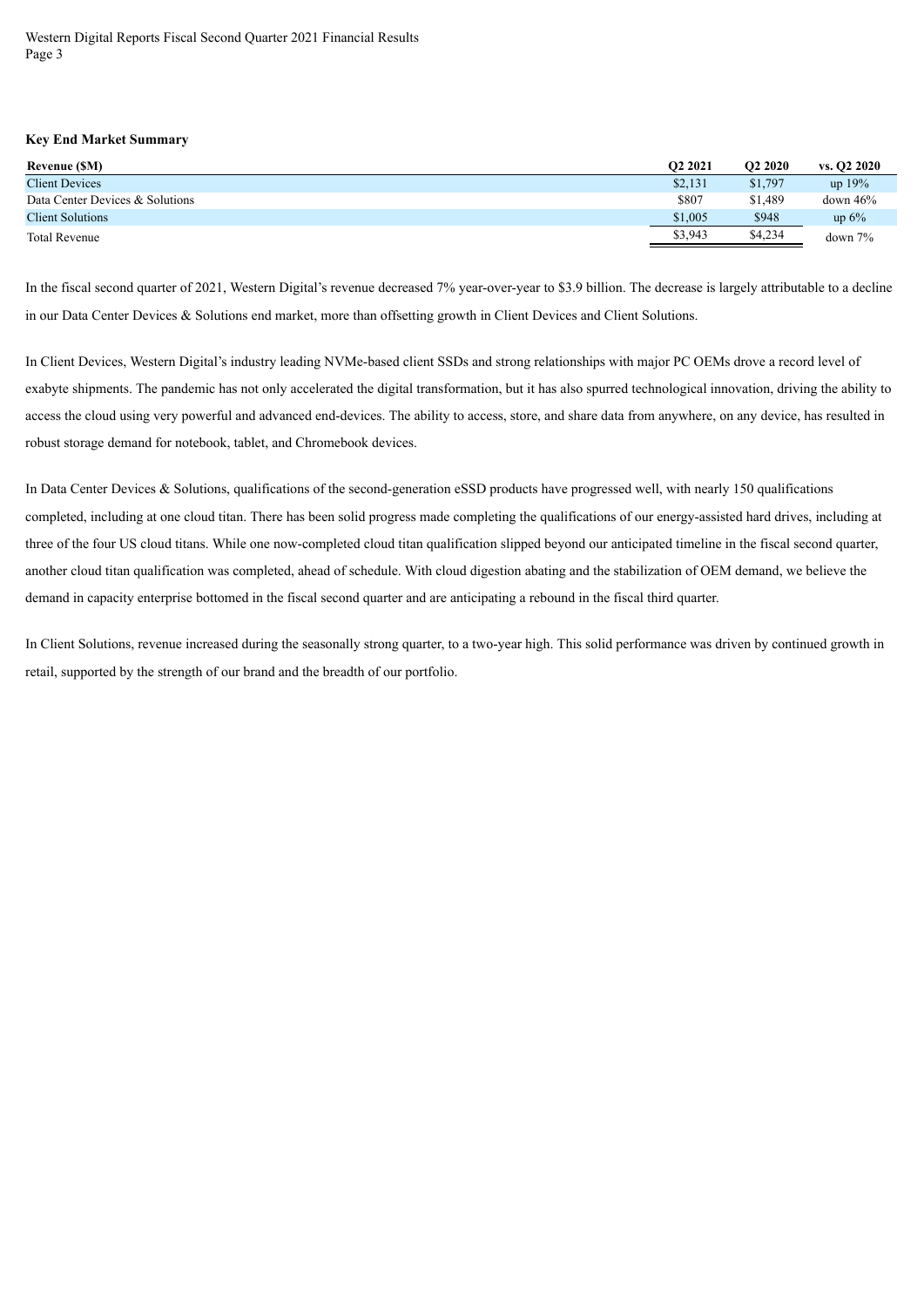#### **Business Outlook for Fiscal Third Quarter of 2021**

|                                          | <b>Three Months Ending</b><br><b>April 2, 2021</b> |                           |
|------------------------------------------|----------------------------------------------------|---------------------------|
|                                          | GAAP <sup>(1)</sup>                                | $Non-GAAP(1)$             |
| Revenue (\$B)                            | $$3.85 - $4.05$                                    | $$3.85 - $4.05$           |
| Gross margin                             | $24.5\% - 26.5\%$                                  | $25.5\% - 27.5\%$         |
| Operating expenses (\$M)                 | $$770 - $790$                                      | $$705 - $725$             |
| Interest and other expense, net (\$M)    | $\sim$ \$80                                        | $\sim$ \$70               |
| Tax rate                                 | N/A                                                | $\sim$ 23% <sup>(2)</sup> |
| Diluted earnings per share               | N/A                                                | $$0.55 - $0.75$           |
| Diluted shares outstanding (in millions) | $\sim$ 310                                         | $\sim$ 310                |
|                                          |                                                    |                           |

(1) Non-GAAP gross margin guidance excludes amortization of acquired intangible assets and stock-based compensation expense, totaling approximately \$40 million to \$60 million. The company's non-GAAP operating expenses guidance excludes amortization of acquired intangible assets; stock-based compensation expense; and employee termination, asset impairment and other charges, totaling approximately \$50 million to \$70 million. The company's non-GAAP interest and other expense guidance excludes approximately \$10 million of convertible debt activity. In the aggregate, non-GAAP diluted earnings per share guidance excludes these items totaling \$100 million to \$140 million. The timing and amount of these charges excluded from non-GAAP gross margin, non-GAAP operating expenses, non-GAAP interest and other expense, net and non-GAAP diluted earnings per share cannot be further allocated or quantified with certainty. Additionally, the timing and amount of additional charges the company excludes from its non-GAAP tax rate and non-GAAP diluted earnings per share are dependent on the timing and determination of certain actions and cannot be reasonably predicted. Accordingly, full reconciliations of non-GAAP gross margin, non-GAAP operating expenses, non-GAAP interest and other expense, non-GAAP tax rate and non-GAAP diluted earnings per share to the most directly comparable GAAP financial measures (gross margin, operating expenses, interest and other expense, tax rate and diluted earnings per share, respectively) are not available without unreasonable effort.

(2) The non-GAAP tax rate provided is based on a percentage of non-GAAP pre-tax income.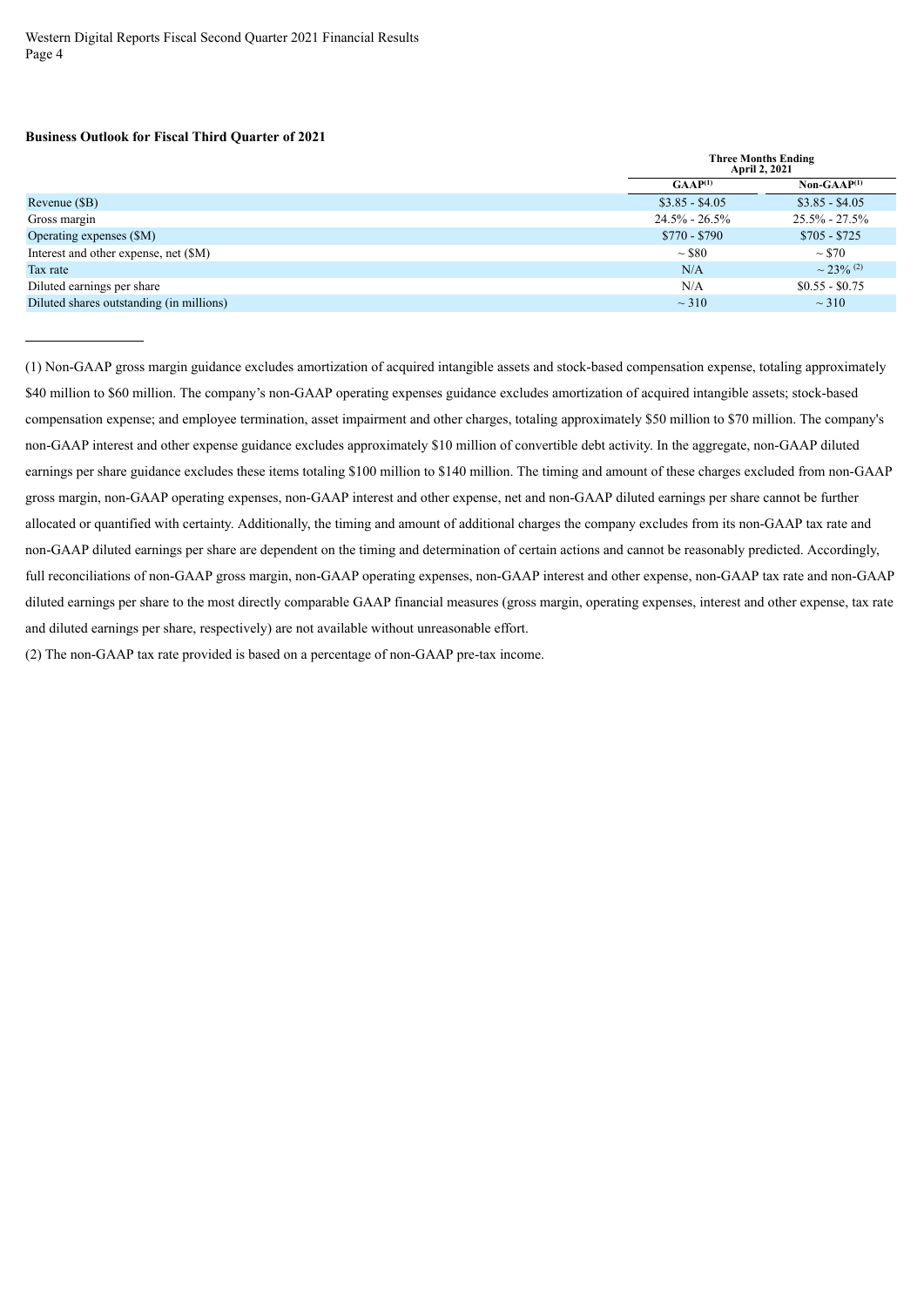#### **Investor Communications**

The investment community conference call to discuss these results and the company's business outlook for the fiscal third quarter of 2021 will be broadcast live online today at 1:30 p.m. Pacific/4:30 p.m. Eastern. The live and archived conference call/webcast and the earnings presentation can be accessed online at investor.wdc.com.

#### **About Western Digital**

Western Digital, a leader in data infrastructure, creates environments for data to thrive. The company is driving the innovation needed to help customers capture, preserve, access, analyze, and transform an ever-increasing diversity of data. Everywhere data lives, from advanced data centers to mobile sensors to personal devices, the company's industry-leading solutions deliver the possibilities of data. Western Digital data-centric solutions are comprised of the Western Digital®, G-Technology™, SanDisk<sup>®</sup> and WD<sup>®</sup> brands. Financial and investor information is available on the company's Investor Relations website at investor.wdc.com.

#### **Forward-Looking Statements**

This press release contains forward-looking statements within the meaning of the Private Securities Litigation Reform Act of 1995, including statements concerning the company's preliminary financial results for its fiscal second quarter ended January 1, 2021; the company's business outlook for the fiscal third quarter of 2021; demand trends and market conditions; expectations regarding our next-generation products and product qualifications; expectations regarding technological innovation and product and end market growth; and expected future financial performance. These forward-looking statements are based on management's current expectations and are subject to risks and uncertainties that could cause actual results to differ materially from those expressed or implied in the forward-looking statements. The preliminary financial results for the company's fiscal second quarter ended January 1, 2021 included in this press release represent the most current information available to management. The company's actual results when disclosed in its Form 10- Q may differ from these preliminary results as a result of the completion of the company's financial closing procedures; final adjustments; completion of the review by the company's independent registered accounting firm; and other developments that may arise between now and the disclosure of the final results. Other risks and uncertainties that could cause actual results to differ materially from those expressed or implied in the forward-looking statements include: future responses to and effects of the COVID-19 pandemic; volatility in global economic conditions; impact of business and market conditions; impact of competitive products and pricing; our development and introduction of products based on new technologies and expansion into new data storage markets; risks associated with cost saving initiatives, restructurings, acquisitions, divestitures, mergers, joint ventures and our strategic relationships; difficulties or delays in manufacturing or other supply chain disruptions; hiring and retention of key employees; our high level of debt and other financial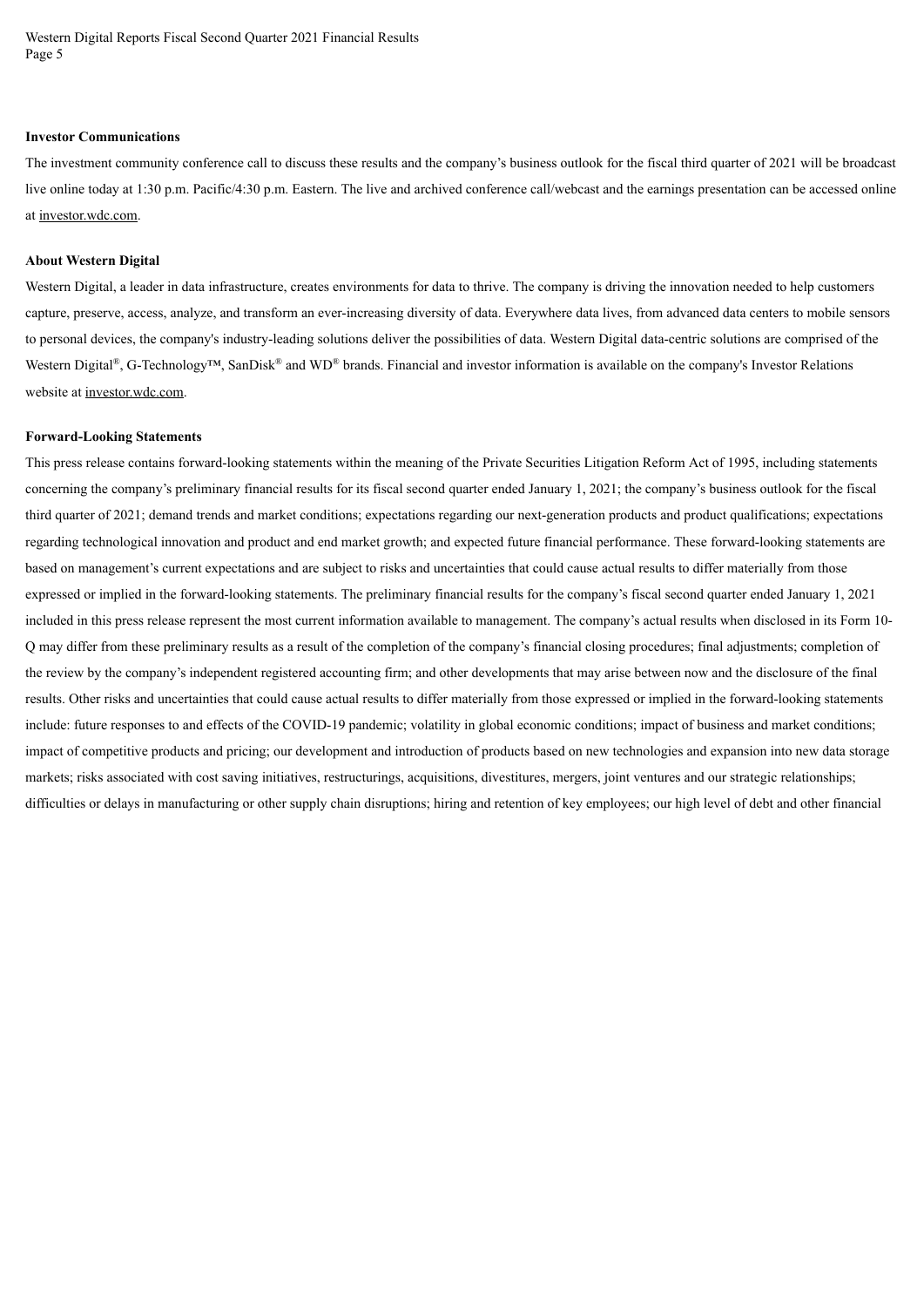obligations; changes to our relationships with key customers; disruptions in operations from cyberattacks or other system security risks; actions by competitors; risks associated with compliance with changing legal and regulatory requirements and the outcome of legal proceedings; and other risks and uncertainties listed in the company's filings with the Securities and Exchange Commission (the "SEC"), including the company's Form 10-K filed with the SEC on August 28, 2020, to which your attention is directed. You should not place undue reliance on these forward-looking statements, which speak only as of the date hereof, and the company undertakes no obligation to update these forward-looking statements to reflect new information or events.

###

Western Digital, the Western Digital logo, G-Technology, SanDisk and WD are registered trademarks or trademarks of Western Digital Corporation or its affiliates in the US and/or other countries.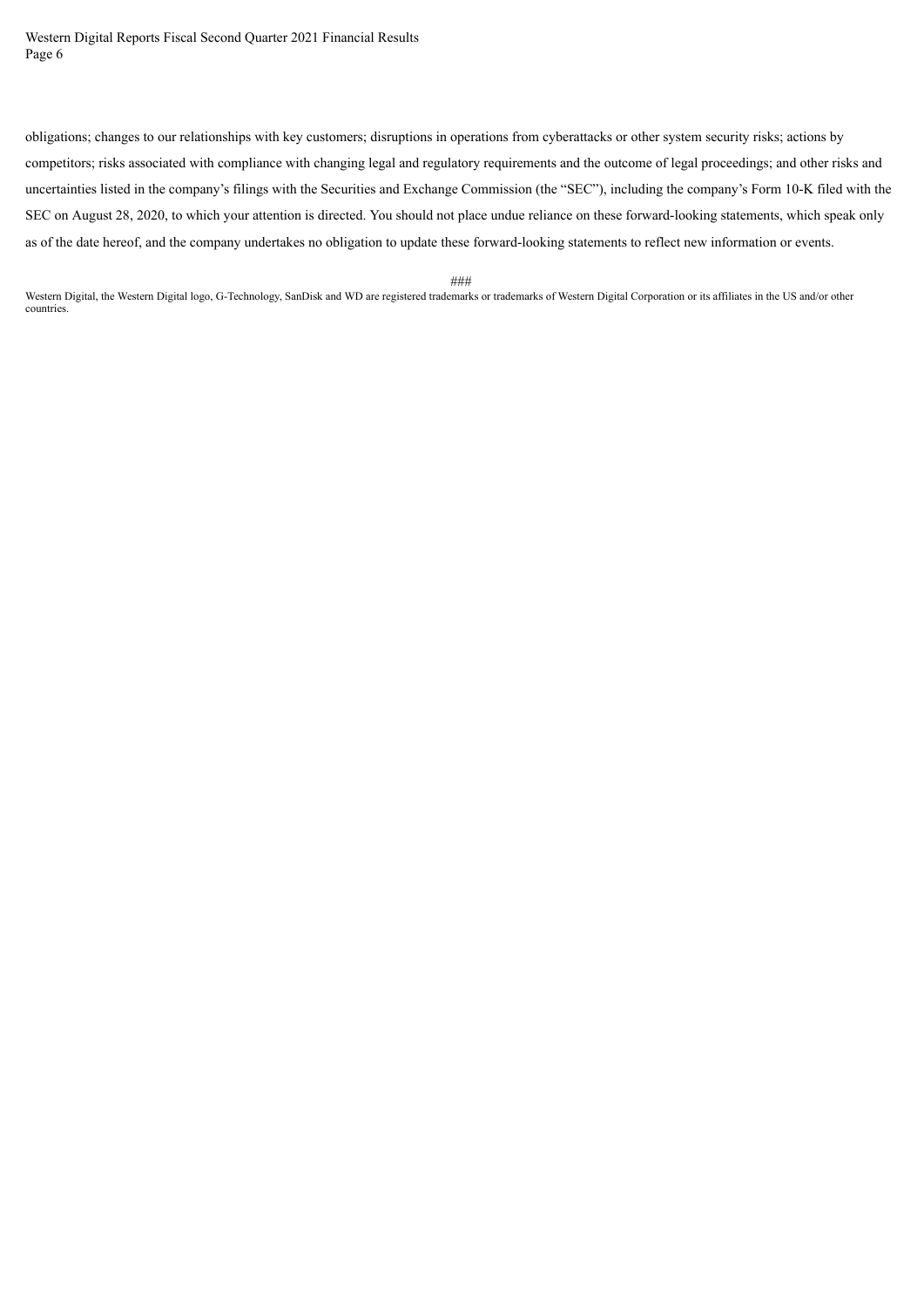#### **WESTERN DIGITAL CORPORATION PRELIMINARY CONDENSED CONSOLIDATED BALANCE SHEETS (in millions; unaudited; on a US GAAP basis)**

|                                                    | January 1,<br>2021    | July 3,<br>2020 |        |
|----------------------------------------------------|-----------------------|-----------------|--------|
| <b>ASSETS</b>                                      |                       |                 |        |
| Current assets:                                    |                       |                 |        |
| Cash and cash equivalents                          | \$<br>2,956           | \$              | 3,048  |
| Accounts receivable, net                           | 1,833                 |                 | 2,379  |
| Inventories                                        | 3,576                 |                 | 3,070  |
| Other current assets                               | 744                   |                 | 551    |
| Total current assets                               | 9,109                 |                 | 9,048  |
| Property, plant and equipment, net                 | 2,918                 |                 | 2,854  |
| Notes receivable and investments in Flash Ventures | 1,858                 |                 | 1,875  |
| Goodwill                                           | 10,071                |                 | 10,067 |
| Other intangible assets, net                       | 596                   |                 | 941    |
| Other non-current assets                           | 1,000                 |                 | 877    |
| Total assets                                       | 25,552                | S               | 25,662 |
| <b>LIABILITIES AND SHAREHOLDERS' EQUITY</b>        |                       |                 |        |
| Current liabilities:                               |                       |                 |        |
| Accounts payable                                   | $\mathbb{S}$<br>1,939 | $\mathbb{S}$    | 1,945  |
| Accounts payable to related parties                | 393                   |                 | 407    |
| Accrued expenses                                   | 1,420                 |                 | 1,296  |
| Accrued compensation                               | 523                   |                 | 472    |
| Current portion of long-term debt                  | 251                   |                 | 286    |
| Total current liabilities                          | 4,526                 |                 | 4,406  |
| Long-term debt                                     | 8,882                 |                 | 9,289  |
| Other liabilities                                  | 2,315                 |                 | 2,416  |
| <b>Total liabilities</b>                           | 15,723                |                 | 16,111 |
| Total shareholders' equity                         | 9,829                 |                 | 9,551  |
| Total liabilities and shareholders' equity         | \$<br>25,552          | $\mathbb{S}$    | 25,662 |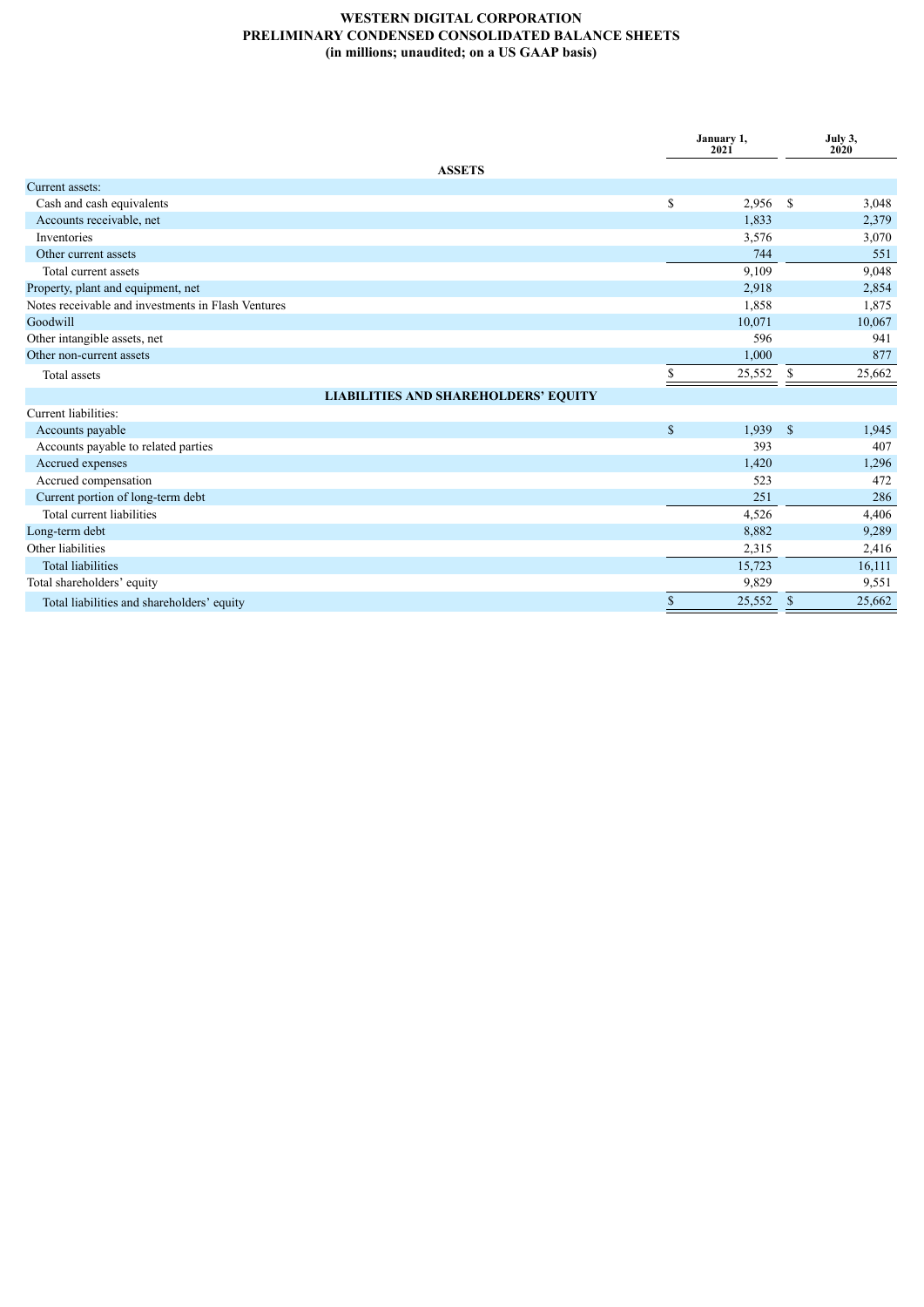#### **WESTERN DIGITAL CORPORATION PRELIMINARY CONDENSED CONSOLIDATED STATEMENTS OF OPERATIONS (in millions, except per share amounts; unaudited; on a US GAAP basis)**

|                                                          |              | <b>Three Months Ended</b> |               |                    |              | <b>Six Months Ended</b> |              |                           |  |
|----------------------------------------------------------|--------------|---------------------------|---------------|--------------------|--------------|-------------------------|--------------|---------------------------|--|
|                                                          |              | January 1,<br>2021        |               | January 3,<br>2020 |              | January 1,<br>2021      |              | January 3,<br><b>2020</b> |  |
| Revenue, net                                             | $\mathbb{S}$ | 3,943                     | $\mathbb{S}$  | 4,234              | $\mathbb{S}$ | 7,865                   | $\mathbb{S}$ | 8,274                     |  |
| Cost of revenue                                          |              | 2,983                     |               | 3,299              |              | 6,001                   |              | 6,581                     |  |
| Gross profit                                             |              | 960                       |               | 935                |              | 1,864                   |              | 1,693                     |  |
| Operating expenses:                                      |              |                           |               |                    |              |                         |              |                           |  |
| Research and development                                 |              | 535                       |               | 578                |              | 1,090                   |              | 1,152                     |  |
| Selling, general and administrative                      |              | 265                       |               | 298                |              | 521                     |              | 603                       |  |
| Employee termination, asset impairment and other charges |              | $\overline{2}$            |               | 9                  |              | 25                      |              | 17                        |  |
| Total operating expenses                                 |              | 802                       |               | 885                |              | 1,636                   |              | 1,772                     |  |
| Operating income (loss)                                  |              | 158                       |               | 50                 |              | 228                     |              | (79)                      |  |
| Interest and other expense, net                          |              | (73)                      |               | (90)               |              | (146)                   |              | (198)                     |  |
| Income (loss) before taxes                               |              | 85                        |               | (40)               |              | 82                      |              | (277)                     |  |
| Income tax expense                                       |              | 23                        |               | 99                 |              | 80                      |              | 138                       |  |
| Net income (loss)                                        |              | 62                        | <sup>\$</sup> | (139)              | <sup>S</sup> | $\overline{2}$          | $\mathbb{S}$ | (415)                     |  |
| Income (loss) per common share                           |              |                           |               |                    |              |                         |              |                           |  |
| <b>Basic</b>                                             | S            | 0.20                      | \$.           | (0.47)             | -S           | 0.01                    | \$           | (1.40)                    |  |
| Diluted                                                  |              | 0.20                      | <sup>\$</sup> | (0.47)             | \$           | 0.01                    | \$           | (1.40)                    |  |
| Weighted average shares outstanding:                     |              |                           |               |                    |              |                         |              |                           |  |
| <b>Basic</b>                                             |              | 305                       |               | 298                |              | 304                     |              | 297                       |  |
| Diluted                                                  |              | 307                       |               | 298                |              | 305                     |              | 297                       |  |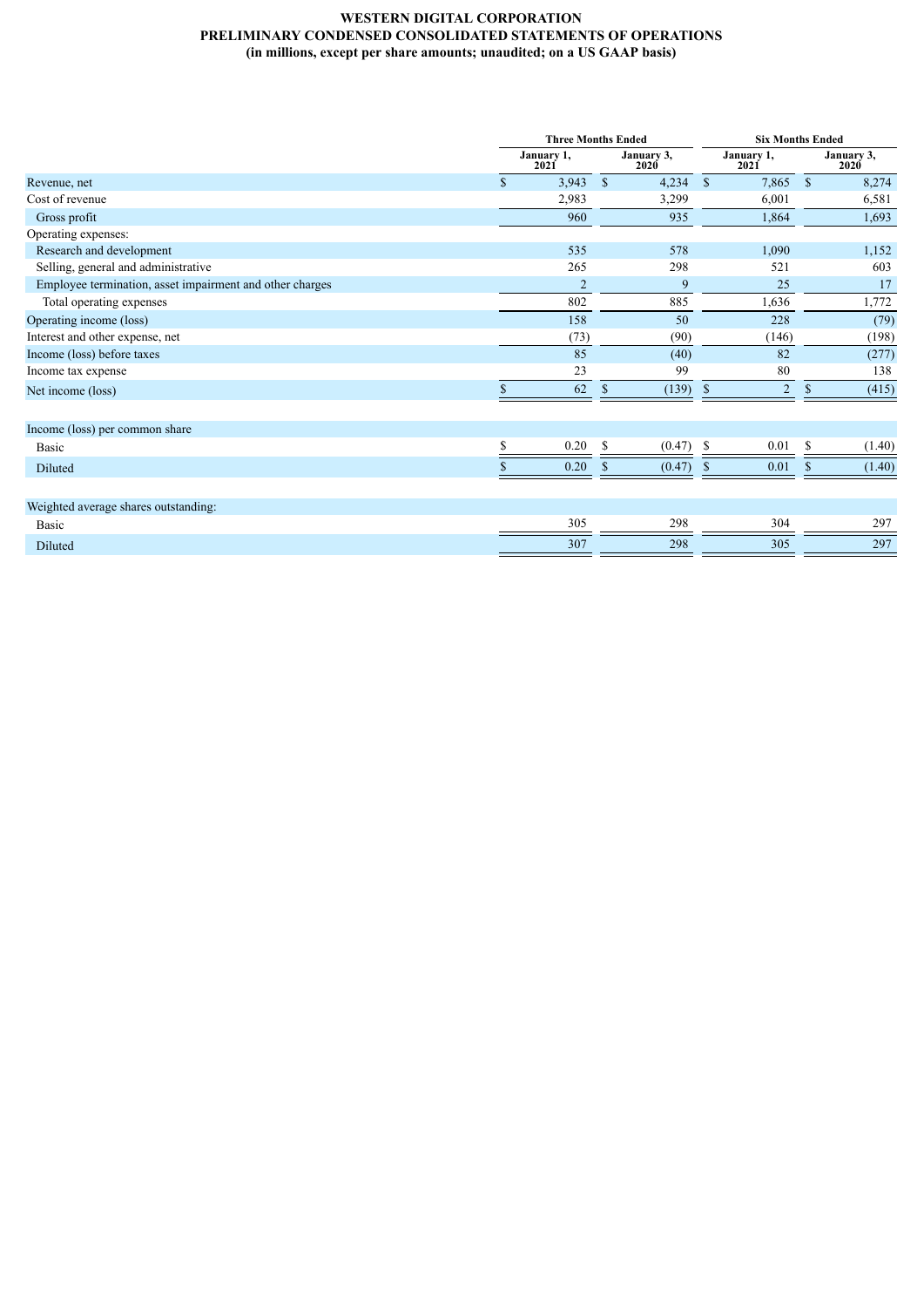#### **WESTERN DIGITAL CORPORATION PRELIMINARY CONDENSED CONSOLIDATED STATEMENTS OF CASH FLOWS (in millions; unaudited; on a US GAAP basis)**

| January 1,<br>January 1,<br>January 3,<br>January 3,<br>2021<br>2021<br>2020<br>2020<br><b>Operating Activities</b><br>\$<br>Net income (loss)<br>62<br><sup>\$</sup><br>(139)<br><sup>\$</sup><br>$\overline{2}$<br><sup>\$</sup><br>(415)<br>Adjustments to reconcile net income (loss) to net cash provided by operations:<br>Depreciation and amortization<br>336<br>399<br>710<br>805<br>80<br>156<br>154<br>Stock-based compensation<br>77<br>Deferred income taxes<br>(15)<br>(42)<br>(16)<br>(5)<br>Loss on disposal of assets<br>(12)<br>(14)<br>$\overline{1}$<br>Write-off of issuance costs and amortization of debt discounts<br>10<br>20<br>10<br>20<br>(20)<br>Other non-cash operating activities, net<br>(12)<br>(18)<br>Changes in:<br>264<br>Accounts receivable, net<br>(344)<br>546<br>(587)<br>Inventories<br>(220)<br>160<br>(505)<br>155<br>15<br>(29)<br>70<br>170<br>Accounts payable<br>Accounts payable to related parties<br>(10)<br>(13)<br>33<br>(143)<br>Accrued expenses<br>101<br>227<br>78<br>327<br>Accrued compensation<br>25<br>51<br>191<br>116<br>Other assets and liabilities, net<br>(269)<br>(166)<br>(93)<br>(305)<br>425<br>257<br>788<br>Net cash provided by operating activities<br>510<br><b>Investing Activities</b><br>(207)<br>Purchases of property, plant and equipment, net<br>(160)<br>(537)<br>(305)<br>Acquisitions, net of cash acquired<br>(22)<br>Ц.<br>94<br>Activity related to Flash Ventures, net<br>(69)<br>280<br>466<br>Strategic Investments and Other, net<br>21<br>6<br>6<br>$\overline{7}$<br>(270)<br>126<br>160<br>(436)<br>Net cash provided by (used in) investing activities<br><b>Financing Activities</b><br>20<br>18<br>Employee stock plans, net<br>60<br>44<br>Dividends paid to shareholders<br>(149)<br>(296)<br>(388)<br>(707)<br>Repayment of debt<br>(248)<br>(461)<br>(9)<br>(9)<br>Other<br>$\overline{\phantom{0}}$<br>(197)<br>(493)<br>Net cash used in financing activities<br>(450)<br>(985)<br>$\overline{3}$<br>Effect of exchange rate changes on cash<br>6<br>(3)<br>(1)<br>(318)<br>Net decrease in cash and cash equivalents<br>(39)<br>(111)<br>(92)<br>Cash and cash equivalents, beginning of period<br>2,995<br>3,248<br>3,048<br>3,455 |                                          | <b>Three Months Ended</b> |            |             | <b>Six Months Ended</b> |  |  |  |
|-------------------------------------------------------------------------------------------------------------------------------------------------------------------------------------------------------------------------------------------------------------------------------------------------------------------------------------------------------------------------------------------------------------------------------------------------------------------------------------------------------------------------------------------------------------------------------------------------------------------------------------------------------------------------------------------------------------------------------------------------------------------------------------------------------------------------------------------------------------------------------------------------------------------------------------------------------------------------------------------------------------------------------------------------------------------------------------------------------------------------------------------------------------------------------------------------------------------------------------------------------------------------------------------------------------------------------------------------------------------------------------------------------------------------------------------------------------------------------------------------------------------------------------------------------------------------------------------------------------------------------------------------------------------------------------------------------------------------------------------------------------------------------------------------------------------------------------------------------------------------------------------------------------------------------------------------------------------------------------------------------------------------------------------------------------------------------------------------------------------------------------------------------------------------------------------------------------------------------------------------|------------------------------------------|---------------------------|------------|-------------|-------------------------|--|--|--|
|                                                                                                                                                                                                                                                                                                                                                                                                                                                                                                                                                                                                                                                                                                                                                                                                                                                                                                                                                                                                                                                                                                                                                                                                                                                                                                                                                                                                                                                                                                                                                                                                                                                                                                                                                                                                                                                                                                                                                                                                                                                                                                                                                                                                                                                 |                                          |                           |            |             |                         |  |  |  |
|                                                                                                                                                                                                                                                                                                                                                                                                                                                                                                                                                                                                                                                                                                                                                                                                                                                                                                                                                                                                                                                                                                                                                                                                                                                                                                                                                                                                                                                                                                                                                                                                                                                                                                                                                                                                                                                                                                                                                                                                                                                                                                                                                                                                                                                 |                                          |                           |            |             |                         |  |  |  |
|                                                                                                                                                                                                                                                                                                                                                                                                                                                                                                                                                                                                                                                                                                                                                                                                                                                                                                                                                                                                                                                                                                                                                                                                                                                                                                                                                                                                                                                                                                                                                                                                                                                                                                                                                                                                                                                                                                                                                                                                                                                                                                                                                                                                                                                 |                                          |                           |            |             |                         |  |  |  |
|                                                                                                                                                                                                                                                                                                                                                                                                                                                                                                                                                                                                                                                                                                                                                                                                                                                                                                                                                                                                                                                                                                                                                                                                                                                                                                                                                                                                                                                                                                                                                                                                                                                                                                                                                                                                                                                                                                                                                                                                                                                                                                                                                                                                                                                 |                                          |                           |            |             |                         |  |  |  |
|                                                                                                                                                                                                                                                                                                                                                                                                                                                                                                                                                                                                                                                                                                                                                                                                                                                                                                                                                                                                                                                                                                                                                                                                                                                                                                                                                                                                                                                                                                                                                                                                                                                                                                                                                                                                                                                                                                                                                                                                                                                                                                                                                                                                                                                 |                                          |                           |            |             |                         |  |  |  |
|                                                                                                                                                                                                                                                                                                                                                                                                                                                                                                                                                                                                                                                                                                                                                                                                                                                                                                                                                                                                                                                                                                                                                                                                                                                                                                                                                                                                                                                                                                                                                                                                                                                                                                                                                                                                                                                                                                                                                                                                                                                                                                                                                                                                                                                 |                                          |                           |            |             |                         |  |  |  |
|                                                                                                                                                                                                                                                                                                                                                                                                                                                                                                                                                                                                                                                                                                                                                                                                                                                                                                                                                                                                                                                                                                                                                                                                                                                                                                                                                                                                                                                                                                                                                                                                                                                                                                                                                                                                                                                                                                                                                                                                                                                                                                                                                                                                                                                 |                                          |                           |            |             |                         |  |  |  |
|                                                                                                                                                                                                                                                                                                                                                                                                                                                                                                                                                                                                                                                                                                                                                                                                                                                                                                                                                                                                                                                                                                                                                                                                                                                                                                                                                                                                                                                                                                                                                                                                                                                                                                                                                                                                                                                                                                                                                                                                                                                                                                                                                                                                                                                 |                                          |                           |            |             |                         |  |  |  |
|                                                                                                                                                                                                                                                                                                                                                                                                                                                                                                                                                                                                                                                                                                                                                                                                                                                                                                                                                                                                                                                                                                                                                                                                                                                                                                                                                                                                                                                                                                                                                                                                                                                                                                                                                                                                                                                                                                                                                                                                                                                                                                                                                                                                                                                 |                                          |                           |            |             |                         |  |  |  |
|                                                                                                                                                                                                                                                                                                                                                                                                                                                                                                                                                                                                                                                                                                                                                                                                                                                                                                                                                                                                                                                                                                                                                                                                                                                                                                                                                                                                                                                                                                                                                                                                                                                                                                                                                                                                                                                                                                                                                                                                                                                                                                                                                                                                                                                 |                                          |                           |            |             |                         |  |  |  |
|                                                                                                                                                                                                                                                                                                                                                                                                                                                                                                                                                                                                                                                                                                                                                                                                                                                                                                                                                                                                                                                                                                                                                                                                                                                                                                                                                                                                                                                                                                                                                                                                                                                                                                                                                                                                                                                                                                                                                                                                                                                                                                                                                                                                                                                 |                                          |                           |            |             |                         |  |  |  |
|                                                                                                                                                                                                                                                                                                                                                                                                                                                                                                                                                                                                                                                                                                                                                                                                                                                                                                                                                                                                                                                                                                                                                                                                                                                                                                                                                                                                                                                                                                                                                                                                                                                                                                                                                                                                                                                                                                                                                                                                                                                                                                                                                                                                                                                 |                                          |                           |            |             |                         |  |  |  |
|                                                                                                                                                                                                                                                                                                                                                                                                                                                                                                                                                                                                                                                                                                                                                                                                                                                                                                                                                                                                                                                                                                                                                                                                                                                                                                                                                                                                                                                                                                                                                                                                                                                                                                                                                                                                                                                                                                                                                                                                                                                                                                                                                                                                                                                 |                                          |                           |            |             |                         |  |  |  |
|                                                                                                                                                                                                                                                                                                                                                                                                                                                                                                                                                                                                                                                                                                                                                                                                                                                                                                                                                                                                                                                                                                                                                                                                                                                                                                                                                                                                                                                                                                                                                                                                                                                                                                                                                                                                                                                                                                                                                                                                                                                                                                                                                                                                                                                 |                                          |                           |            |             |                         |  |  |  |
|                                                                                                                                                                                                                                                                                                                                                                                                                                                                                                                                                                                                                                                                                                                                                                                                                                                                                                                                                                                                                                                                                                                                                                                                                                                                                                                                                                                                                                                                                                                                                                                                                                                                                                                                                                                                                                                                                                                                                                                                                                                                                                                                                                                                                                                 |                                          |                           |            |             |                         |  |  |  |
|                                                                                                                                                                                                                                                                                                                                                                                                                                                                                                                                                                                                                                                                                                                                                                                                                                                                                                                                                                                                                                                                                                                                                                                                                                                                                                                                                                                                                                                                                                                                                                                                                                                                                                                                                                                                                                                                                                                                                                                                                                                                                                                                                                                                                                                 |                                          |                           |            |             |                         |  |  |  |
|                                                                                                                                                                                                                                                                                                                                                                                                                                                                                                                                                                                                                                                                                                                                                                                                                                                                                                                                                                                                                                                                                                                                                                                                                                                                                                                                                                                                                                                                                                                                                                                                                                                                                                                                                                                                                                                                                                                                                                                                                                                                                                                                                                                                                                                 |                                          |                           |            |             |                         |  |  |  |
|                                                                                                                                                                                                                                                                                                                                                                                                                                                                                                                                                                                                                                                                                                                                                                                                                                                                                                                                                                                                                                                                                                                                                                                                                                                                                                                                                                                                                                                                                                                                                                                                                                                                                                                                                                                                                                                                                                                                                                                                                                                                                                                                                                                                                                                 |                                          |                           |            |             |                         |  |  |  |
|                                                                                                                                                                                                                                                                                                                                                                                                                                                                                                                                                                                                                                                                                                                                                                                                                                                                                                                                                                                                                                                                                                                                                                                                                                                                                                                                                                                                                                                                                                                                                                                                                                                                                                                                                                                                                                                                                                                                                                                                                                                                                                                                                                                                                                                 |                                          |                           |            |             |                         |  |  |  |
|                                                                                                                                                                                                                                                                                                                                                                                                                                                                                                                                                                                                                                                                                                                                                                                                                                                                                                                                                                                                                                                                                                                                                                                                                                                                                                                                                                                                                                                                                                                                                                                                                                                                                                                                                                                                                                                                                                                                                                                                                                                                                                                                                                                                                                                 |                                          |                           |            |             |                         |  |  |  |
|                                                                                                                                                                                                                                                                                                                                                                                                                                                                                                                                                                                                                                                                                                                                                                                                                                                                                                                                                                                                                                                                                                                                                                                                                                                                                                                                                                                                                                                                                                                                                                                                                                                                                                                                                                                                                                                                                                                                                                                                                                                                                                                                                                                                                                                 |                                          |                           |            |             |                         |  |  |  |
|                                                                                                                                                                                                                                                                                                                                                                                                                                                                                                                                                                                                                                                                                                                                                                                                                                                                                                                                                                                                                                                                                                                                                                                                                                                                                                                                                                                                                                                                                                                                                                                                                                                                                                                                                                                                                                                                                                                                                                                                                                                                                                                                                                                                                                                 |                                          |                           |            |             |                         |  |  |  |
|                                                                                                                                                                                                                                                                                                                                                                                                                                                                                                                                                                                                                                                                                                                                                                                                                                                                                                                                                                                                                                                                                                                                                                                                                                                                                                                                                                                                                                                                                                                                                                                                                                                                                                                                                                                                                                                                                                                                                                                                                                                                                                                                                                                                                                                 |                                          |                           |            |             |                         |  |  |  |
|                                                                                                                                                                                                                                                                                                                                                                                                                                                                                                                                                                                                                                                                                                                                                                                                                                                                                                                                                                                                                                                                                                                                                                                                                                                                                                                                                                                                                                                                                                                                                                                                                                                                                                                                                                                                                                                                                                                                                                                                                                                                                                                                                                                                                                                 |                                          |                           |            |             |                         |  |  |  |
|                                                                                                                                                                                                                                                                                                                                                                                                                                                                                                                                                                                                                                                                                                                                                                                                                                                                                                                                                                                                                                                                                                                                                                                                                                                                                                                                                                                                                                                                                                                                                                                                                                                                                                                                                                                                                                                                                                                                                                                                                                                                                                                                                                                                                                                 |                                          |                           |            |             |                         |  |  |  |
|                                                                                                                                                                                                                                                                                                                                                                                                                                                                                                                                                                                                                                                                                                                                                                                                                                                                                                                                                                                                                                                                                                                                                                                                                                                                                                                                                                                                                                                                                                                                                                                                                                                                                                                                                                                                                                                                                                                                                                                                                                                                                                                                                                                                                                                 |                                          |                           |            |             |                         |  |  |  |
|                                                                                                                                                                                                                                                                                                                                                                                                                                                                                                                                                                                                                                                                                                                                                                                                                                                                                                                                                                                                                                                                                                                                                                                                                                                                                                                                                                                                                                                                                                                                                                                                                                                                                                                                                                                                                                                                                                                                                                                                                                                                                                                                                                                                                                                 |                                          |                           |            |             |                         |  |  |  |
|                                                                                                                                                                                                                                                                                                                                                                                                                                                                                                                                                                                                                                                                                                                                                                                                                                                                                                                                                                                                                                                                                                                                                                                                                                                                                                                                                                                                                                                                                                                                                                                                                                                                                                                                                                                                                                                                                                                                                                                                                                                                                                                                                                                                                                                 |                                          |                           |            |             |                         |  |  |  |
|                                                                                                                                                                                                                                                                                                                                                                                                                                                                                                                                                                                                                                                                                                                                                                                                                                                                                                                                                                                                                                                                                                                                                                                                                                                                                                                                                                                                                                                                                                                                                                                                                                                                                                                                                                                                                                                                                                                                                                                                                                                                                                                                                                                                                                                 |                                          |                           |            |             |                         |  |  |  |
|                                                                                                                                                                                                                                                                                                                                                                                                                                                                                                                                                                                                                                                                                                                                                                                                                                                                                                                                                                                                                                                                                                                                                                                                                                                                                                                                                                                                                                                                                                                                                                                                                                                                                                                                                                                                                                                                                                                                                                                                                                                                                                                                                                                                                                                 |                                          |                           |            |             |                         |  |  |  |
|                                                                                                                                                                                                                                                                                                                                                                                                                                                                                                                                                                                                                                                                                                                                                                                                                                                                                                                                                                                                                                                                                                                                                                                                                                                                                                                                                                                                                                                                                                                                                                                                                                                                                                                                                                                                                                                                                                                                                                                                                                                                                                                                                                                                                                                 |                                          |                           |            |             |                         |  |  |  |
|                                                                                                                                                                                                                                                                                                                                                                                                                                                                                                                                                                                                                                                                                                                                                                                                                                                                                                                                                                                                                                                                                                                                                                                                                                                                                                                                                                                                                                                                                                                                                                                                                                                                                                                                                                                                                                                                                                                                                                                                                                                                                                                                                                                                                                                 |                                          |                           |            |             |                         |  |  |  |
|                                                                                                                                                                                                                                                                                                                                                                                                                                                                                                                                                                                                                                                                                                                                                                                                                                                                                                                                                                                                                                                                                                                                                                                                                                                                                                                                                                                                                                                                                                                                                                                                                                                                                                                                                                                                                                                                                                                                                                                                                                                                                                                                                                                                                                                 |                                          |                           |            |             |                         |  |  |  |
|                                                                                                                                                                                                                                                                                                                                                                                                                                                                                                                                                                                                                                                                                                                                                                                                                                                                                                                                                                                                                                                                                                                                                                                                                                                                                                                                                                                                                                                                                                                                                                                                                                                                                                                                                                                                                                                                                                                                                                                                                                                                                                                                                                                                                                                 |                                          |                           |            |             |                         |  |  |  |
|                                                                                                                                                                                                                                                                                                                                                                                                                                                                                                                                                                                                                                                                                                                                                                                                                                                                                                                                                                                                                                                                                                                                                                                                                                                                                                                                                                                                                                                                                                                                                                                                                                                                                                                                                                                                                                                                                                                                                                                                                                                                                                                                                                                                                                                 | Cash and cash equivalents, end of period | \$<br>2,956               | 3,137<br>S | \$<br>2,956 | \$<br>3,137             |  |  |  |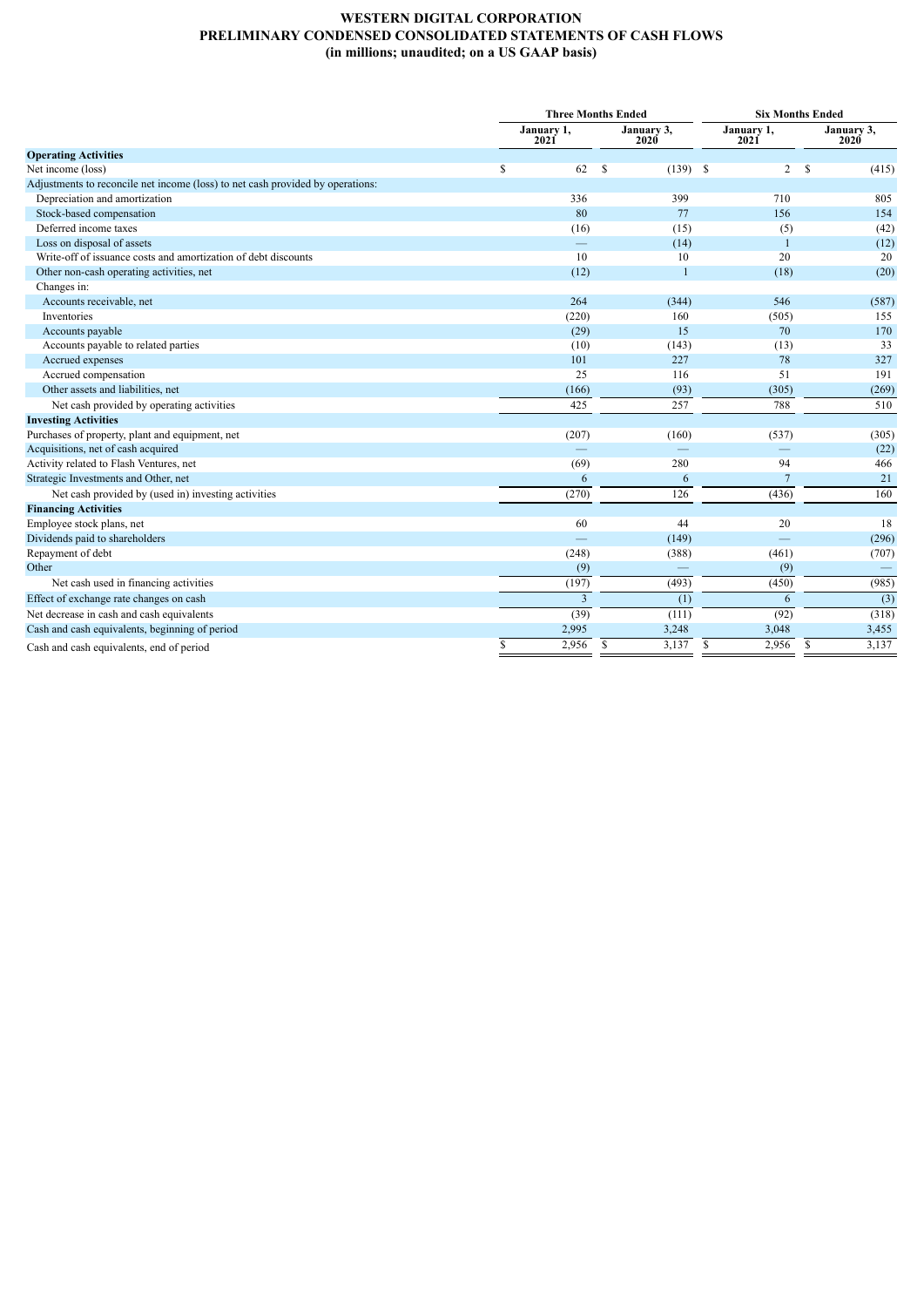#### **WESTERN DIGITAL CORPORATION PRELIMINARY RECONCILIATION OF GAAP TO NON-GAAP FINANCIAL MEASURES (in millions; unaudited)**

| January 1,<br>January 1,<br>January 3,<br>January 3,<br><b>2021</b><br>2020<br>2021<br>2020<br>$2,983$ \$<br>$\overline{3.299}$ \$<br>$6,001$ \$<br>$\mathbb{S}$<br>6,581<br>Amortization of acquired intangible assets<br>(109)<br>(157)<br>(254)<br>(321)<br>Stock-based compensation expense<br>(13)<br>(25)<br>(15)<br>(27)<br>Charges related to cost saving initiatives<br>(1)<br>(1)<br>$\overline{\phantom{0}}$<br>÷.<br>Charges related to a power outage incident and related recovery<br>75<br>45<br>(68)<br>$\equiv$<br>Other<br>$\,$ 8 $\,$<br>8<br>$\overline{\phantom{0}}$<br>$\mathbf S$<br>2,904<br><sup>S</sup><br>3,136<br>$\mathbf{\hat{S}}$<br>5,795<br>$\mathbb{S}$<br>6,174<br>\$<br>960<br><sup>S</sup><br>935<br>$\mathbb{S}$<br>1,864<br><sup>\$</sup><br>1,693<br>Amortization of acquired intangible assets<br>109<br>157<br>254<br>321<br>Stock-based compensation expense<br>15<br>13<br>27<br>25<br>Charges related to cost saving initiatives<br>$\mathbf{1}$<br>$\overline{1}$<br>$\overline{\phantom{0}}$<br>Charges related to a power outage incident and related recovery<br>(45)<br>68<br>(75)<br>$\equiv$<br>Other<br>(8)<br>(8)<br>2,100<br>1,039<br>$\mathbb{S}$<br>1,098<br>2,070<br><sup>\$</sup><br>\$<br>802<br>1,636<br>1,772<br>\$<br><sup>S</sup><br>885<br>$\mathbb{S}$<br><sup>\$</sup><br>Amortization of acquired intangible assets<br>(39)<br>(39)<br>(78)<br>(80)<br>Stock-based compensation expense<br>(64)<br>(129)<br>(129)<br>(65)<br>Employee termination, asset impairment and other charges<br>(9)<br>(17)<br>(2)<br>(25)<br>Charges related to acquisitions and dispositions<br>(2)<br>(7)<br>$\frac{1}{2}$<br>Charges related to cost saving initiatives<br>(6)<br>(7)<br>1,532<br>765<br>1.404<br>696<br>$\mathbf{s}$<br>$\mathbf{\hat{s}}$<br>$\mathbb{S}$<br>158<br><b>GAAP</b> operating income (loss)<br>\$<br><sup>S</sup><br>50<br><sup>\$</sup><br>228<br>$\mathbb{S}$<br>(79)<br>79<br>163<br>Cost of revenue adjustments<br>206<br>407<br>Operating expense adjustments<br>106<br>120<br>232<br>240<br>343<br>333<br>666<br>568<br><sup>\$</sup><br>\$<br>\$<br>S<br>GAAP interest and other expense, net<br>\$<br>(73)<br>(90)<br>(198)<br>-S<br>-S<br>(146)<br>$\mathbf{s}$<br>$\overline{7}$<br>14<br>14<br>Convertible debt activity<br>$7\phantom{.0}$<br>2<br>Other<br>(4)<br>(2)<br>$\overline{4}$<br>(68)<br>$\mathbb{S}$<br>(180)<br>$\mathbf{s}$<br>(81)<br>(136)<br>\$<br>$\mathbb{S}$<br>99<br>80<br>\$<br>23<br>$\mathbf{s}$<br>$\mathbf{\hat{S}}$<br>$\mathbb{S}$<br>138<br><b>GAAP</b> income tax expense<br>40<br>42<br>Income tax adjustments<br>(34)<br>(38)<br>122<br>100 |                                          | <b>Three Months Ended</b> |             |    |               | <b>Six Months Ended</b> |               |  |  |
|------------------------------------------------------------------------------------------------------------------------------------------------------------------------------------------------------------------------------------------------------------------------------------------------------------------------------------------------------------------------------------------------------------------------------------------------------------------------------------------------------------------------------------------------------------------------------------------------------------------------------------------------------------------------------------------------------------------------------------------------------------------------------------------------------------------------------------------------------------------------------------------------------------------------------------------------------------------------------------------------------------------------------------------------------------------------------------------------------------------------------------------------------------------------------------------------------------------------------------------------------------------------------------------------------------------------------------------------------------------------------------------------------------------------------------------------------------------------------------------------------------------------------------------------------------------------------------------------------------------------------------------------------------------------------------------------------------------------------------------------------------------------------------------------------------------------------------------------------------------------------------------------------------------------------------------------------------------------------------------------------------------------------------------------------------------------------------------------------------------------------------------------------------------------------------------------------------------------------------------------------------------------------------------------------------------------------------------------------------------------------------------------------------------------------------------------------------------------------------------------------------------------------------------------------------------------------------------------------------------------------------------------------------------------|------------------------------------------|---------------------------|-------------|----|---------------|-------------------------|---------------|--|--|
|                                                                                                                                                                                                                                                                                                                                                                                                                                                                                                                                                                                                                                                                                                                                                                                                                                                                                                                                                                                                                                                                                                                                                                                                                                                                                                                                                                                                                                                                                                                                                                                                                                                                                                                                                                                                                                                                                                                                                                                                                                                                                                                                                                                                                                                                                                                                                                                                                                                                                                                                                                                                                                                                        |                                          |                           |             |    |               |                         |               |  |  |
|                                                                                                                                                                                                                                                                                                                                                                                                                                                                                                                                                                                                                                                                                                                                                                                                                                                                                                                                                                                                                                                                                                                                                                                                                                                                                                                                                                                                                                                                                                                                                                                                                                                                                                                                                                                                                                                                                                                                                                                                                                                                                                                                                                                                                                                                                                                                                                                                                                                                                                                                                                                                                                                                        | <b>GAAP</b> cost of revenue              |                           |             |    |               |                         |               |  |  |
|                                                                                                                                                                                                                                                                                                                                                                                                                                                                                                                                                                                                                                                                                                                                                                                                                                                                                                                                                                                                                                                                                                                                                                                                                                                                                                                                                                                                                                                                                                                                                                                                                                                                                                                                                                                                                                                                                                                                                                                                                                                                                                                                                                                                                                                                                                                                                                                                                                                                                                                                                                                                                                                                        |                                          |                           |             |    |               |                         |               |  |  |
|                                                                                                                                                                                                                                                                                                                                                                                                                                                                                                                                                                                                                                                                                                                                                                                                                                                                                                                                                                                                                                                                                                                                                                                                                                                                                                                                                                                                                                                                                                                                                                                                                                                                                                                                                                                                                                                                                                                                                                                                                                                                                                                                                                                                                                                                                                                                                                                                                                                                                                                                                                                                                                                                        |                                          |                           |             |    |               |                         |               |  |  |
|                                                                                                                                                                                                                                                                                                                                                                                                                                                                                                                                                                                                                                                                                                                                                                                                                                                                                                                                                                                                                                                                                                                                                                                                                                                                                                                                                                                                                                                                                                                                                                                                                                                                                                                                                                                                                                                                                                                                                                                                                                                                                                                                                                                                                                                                                                                                                                                                                                                                                                                                                                                                                                                                        |                                          |                           |             |    |               |                         |               |  |  |
|                                                                                                                                                                                                                                                                                                                                                                                                                                                                                                                                                                                                                                                                                                                                                                                                                                                                                                                                                                                                                                                                                                                                                                                                                                                                                                                                                                                                                                                                                                                                                                                                                                                                                                                                                                                                                                                                                                                                                                                                                                                                                                                                                                                                                                                                                                                                                                                                                                                                                                                                                                                                                                                                        |                                          |                           |             |    |               |                         |               |  |  |
|                                                                                                                                                                                                                                                                                                                                                                                                                                                                                                                                                                                                                                                                                                                                                                                                                                                                                                                                                                                                                                                                                                                                                                                                                                                                                                                                                                                                                                                                                                                                                                                                                                                                                                                                                                                                                                                                                                                                                                                                                                                                                                                                                                                                                                                                                                                                                                                                                                                                                                                                                                                                                                                                        |                                          |                           |             |    |               |                         |               |  |  |
|                                                                                                                                                                                                                                                                                                                                                                                                                                                                                                                                                                                                                                                                                                                                                                                                                                                                                                                                                                                                                                                                                                                                                                                                                                                                                                                                                                                                                                                                                                                                                                                                                                                                                                                                                                                                                                                                                                                                                                                                                                                                                                                                                                                                                                                                                                                                                                                                                                                                                                                                                                                                                                                                        | <b>Non-GAAP</b> cost of revenue          |                           |             |    |               |                         |               |  |  |
|                                                                                                                                                                                                                                                                                                                                                                                                                                                                                                                                                                                                                                                                                                                                                                                                                                                                                                                                                                                                                                                                                                                                                                                                                                                                                                                                                                                                                                                                                                                                                                                                                                                                                                                                                                                                                                                                                                                                                                                                                                                                                                                                                                                                                                                                                                                                                                                                                                                                                                                                                                                                                                                                        | <b>GAAP</b> gross profit                 |                           |             |    |               |                         |               |  |  |
|                                                                                                                                                                                                                                                                                                                                                                                                                                                                                                                                                                                                                                                                                                                                                                                                                                                                                                                                                                                                                                                                                                                                                                                                                                                                                                                                                                                                                                                                                                                                                                                                                                                                                                                                                                                                                                                                                                                                                                                                                                                                                                                                                                                                                                                                                                                                                                                                                                                                                                                                                                                                                                                                        |                                          |                           |             |    |               |                         |               |  |  |
|                                                                                                                                                                                                                                                                                                                                                                                                                                                                                                                                                                                                                                                                                                                                                                                                                                                                                                                                                                                                                                                                                                                                                                                                                                                                                                                                                                                                                                                                                                                                                                                                                                                                                                                                                                                                                                                                                                                                                                                                                                                                                                                                                                                                                                                                                                                                                                                                                                                                                                                                                                                                                                                                        |                                          |                           |             |    |               |                         |               |  |  |
|                                                                                                                                                                                                                                                                                                                                                                                                                                                                                                                                                                                                                                                                                                                                                                                                                                                                                                                                                                                                                                                                                                                                                                                                                                                                                                                                                                                                                                                                                                                                                                                                                                                                                                                                                                                                                                                                                                                                                                                                                                                                                                                                                                                                                                                                                                                                                                                                                                                                                                                                                                                                                                                                        |                                          |                           |             |    |               |                         |               |  |  |
|                                                                                                                                                                                                                                                                                                                                                                                                                                                                                                                                                                                                                                                                                                                                                                                                                                                                                                                                                                                                                                                                                                                                                                                                                                                                                                                                                                                                                                                                                                                                                                                                                                                                                                                                                                                                                                                                                                                                                                                                                                                                                                                                                                                                                                                                                                                                                                                                                                                                                                                                                                                                                                                                        |                                          |                           |             |    |               |                         |               |  |  |
|                                                                                                                                                                                                                                                                                                                                                                                                                                                                                                                                                                                                                                                                                                                                                                                                                                                                                                                                                                                                                                                                                                                                                                                                                                                                                                                                                                                                                                                                                                                                                                                                                                                                                                                                                                                                                                                                                                                                                                                                                                                                                                                                                                                                                                                                                                                                                                                                                                                                                                                                                                                                                                                                        |                                          |                           |             |    |               |                         |               |  |  |
|                                                                                                                                                                                                                                                                                                                                                                                                                                                                                                                                                                                                                                                                                                                                                                                                                                                                                                                                                                                                                                                                                                                                                                                                                                                                                                                                                                                                                                                                                                                                                                                                                                                                                                                                                                                                                                                                                                                                                                                                                                                                                                                                                                                                                                                                                                                                                                                                                                                                                                                                                                                                                                                                        | <b>Non-GAAP</b> gross profit             |                           |             |    |               |                         |               |  |  |
|                                                                                                                                                                                                                                                                                                                                                                                                                                                                                                                                                                                                                                                                                                                                                                                                                                                                                                                                                                                                                                                                                                                                                                                                                                                                                                                                                                                                                                                                                                                                                                                                                                                                                                                                                                                                                                                                                                                                                                                                                                                                                                                                                                                                                                                                                                                                                                                                                                                                                                                                                                                                                                                                        | <b>GAAP</b> operating expenses           |                           |             |    |               |                         |               |  |  |
|                                                                                                                                                                                                                                                                                                                                                                                                                                                                                                                                                                                                                                                                                                                                                                                                                                                                                                                                                                                                                                                                                                                                                                                                                                                                                                                                                                                                                                                                                                                                                                                                                                                                                                                                                                                                                                                                                                                                                                                                                                                                                                                                                                                                                                                                                                                                                                                                                                                                                                                                                                                                                                                                        |                                          |                           |             |    |               |                         |               |  |  |
|                                                                                                                                                                                                                                                                                                                                                                                                                                                                                                                                                                                                                                                                                                                                                                                                                                                                                                                                                                                                                                                                                                                                                                                                                                                                                                                                                                                                                                                                                                                                                                                                                                                                                                                                                                                                                                                                                                                                                                                                                                                                                                                                                                                                                                                                                                                                                                                                                                                                                                                                                                                                                                                                        |                                          |                           |             |    |               |                         |               |  |  |
|                                                                                                                                                                                                                                                                                                                                                                                                                                                                                                                                                                                                                                                                                                                                                                                                                                                                                                                                                                                                                                                                                                                                                                                                                                                                                                                                                                                                                                                                                                                                                                                                                                                                                                                                                                                                                                                                                                                                                                                                                                                                                                                                                                                                                                                                                                                                                                                                                                                                                                                                                                                                                                                                        |                                          |                           |             |    |               |                         |               |  |  |
|                                                                                                                                                                                                                                                                                                                                                                                                                                                                                                                                                                                                                                                                                                                                                                                                                                                                                                                                                                                                                                                                                                                                                                                                                                                                                                                                                                                                                                                                                                                                                                                                                                                                                                                                                                                                                                                                                                                                                                                                                                                                                                                                                                                                                                                                                                                                                                                                                                                                                                                                                                                                                                                                        |                                          |                           |             |    |               |                         |               |  |  |
|                                                                                                                                                                                                                                                                                                                                                                                                                                                                                                                                                                                                                                                                                                                                                                                                                                                                                                                                                                                                                                                                                                                                                                                                                                                                                                                                                                                                                                                                                                                                                                                                                                                                                                                                                                                                                                                                                                                                                                                                                                                                                                                                                                                                                                                                                                                                                                                                                                                                                                                                                                                                                                                                        |                                          |                           |             |    |               |                         |               |  |  |
|                                                                                                                                                                                                                                                                                                                                                                                                                                                                                                                                                                                                                                                                                                                                                                                                                                                                                                                                                                                                                                                                                                                                                                                                                                                                                                                                                                                                                                                                                                                                                                                                                                                                                                                                                                                                                                                                                                                                                                                                                                                                                                                                                                                                                                                                                                                                                                                                                                                                                                                                                                                                                                                                        | <b>Non-GAAP</b> operating expenses       |                           |             |    |               |                         |               |  |  |
|                                                                                                                                                                                                                                                                                                                                                                                                                                                                                                                                                                                                                                                                                                                                                                                                                                                                                                                                                                                                                                                                                                                                                                                                                                                                                                                                                                                                                                                                                                                                                                                                                                                                                                                                                                                                                                                                                                                                                                                                                                                                                                                                                                                                                                                                                                                                                                                                                                                                                                                                                                                                                                                                        |                                          |                           |             |    |               |                         |               |  |  |
|                                                                                                                                                                                                                                                                                                                                                                                                                                                                                                                                                                                                                                                                                                                                                                                                                                                                                                                                                                                                                                                                                                                                                                                                                                                                                                                                                                                                                                                                                                                                                                                                                                                                                                                                                                                                                                                                                                                                                                                                                                                                                                                                                                                                                                                                                                                                                                                                                                                                                                                                                                                                                                                                        |                                          |                           |             |    |               |                         |               |  |  |
|                                                                                                                                                                                                                                                                                                                                                                                                                                                                                                                                                                                                                                                                                                                                                                                                                                                                                                                                                                                                                                                                                                                                                                                                                                                                                                                                                                                                                                                                                                                                                                                                                                                                                                                                                                                                                                                                                                                                                                                                                                                                                                                                                                                                                                                                                                                                                                                                                                                                                                                                                                                                                                                                        |                                          |                           |             |    |               |                         |               |  |  |
|                                                                                                                                                                                                                                                                                                                                                                                                                                                                                                                                                                                                                                                                                                                                                                                                                                                                                                                                                                                                                                                                                                                                                                                                                                                                                                                                                                                                                                                                                                                                                                                                                                                                                                                                                                                                                                                                                                                                                                                                                                                                                                                                                                                                                                                                                                                                                                                                                                                                                                                                                                                                                                                                        | <b>Non-GAAP</b> operating income         |                           |             |    |               |                         |               |  |  |
|                                                                                                                                                                                                                                                                                                                                                                                                                                                                                                                                                                                                                                                                                                                                                                                                                                                                                                                                                                                                                                                                                                                                                                                                                                                                                                                                                                                                                                                                                                                                                                                                                                                                                                                                                                                                                                                                                                                                                                                                                                                                                                                                                                                                                                                                                                                                                                                                                                                                                                                                                                                                                                                                        |                                          |                           |             |    |               |                         |               |  |  |
|                                                                                                                                                                                                                                                                                                                                                                                                                                                                                                                                                                                                                                                                                                                                                                                                                                                                                                                                                                                                                                                                                                                                                                                                                                                                                                                                                                                                                                                                                                                                                                                                                                                                                                                                                                                                                                                                                                                                                                                                                                                                                                                                                                                                                                                                                                                                                                                                                                                                                                                                                                                                                                                                        |                                          |                           |             |    |               |                         |               |  |  |
|                                                                                                                                                                                                                                                                                                                                                                                                                                                                                                                                                                                                                                                                                                                                                                                                                                                                                                                                                                                                                                                                                                                                                                                                                                                                                                                                                                                                                                                                                                                                                                                                                                                                                                                                                                                                                                                                                                                                                                                                                                                                                                                                                                                                                                                                                                                                                                                                                                                                                                                                                                                                                                                                        |                                          |                           |             |    |               |                         |               |  |  |
|                                                                                                                                                                                                                                                                                                                                                                                                                                                                                                                                                                                                                                                                                                                                                                                                                                                                                                                                                                                                                                                                                                                                                                                                                                                                                                                                                                                                                                                                                                                                                                                                                                                                                                                                                                                                                                                                                                                                                                                                                                                                                                                                                                                                                                                                                                                                                                                                                                                                                                                                                                                                                                                                        | Non-GAAP interest and other expense, net |                           |             |    |               |                         |               |  |  |
|                                                                                                                                                                                                                                                                                                                                                                                                                                                                                                                                                                                                                                                                                                                                                                                                                                                                                                                                                                                                                                                                                                                                                                                                                                                                                                                                                                                                                                                                                                                                                                                                                                                                                                                                                                                                                                                                                                                                                                                                                                                                                                                                                                                                                                                                                                                                                                                                                                                                                                                                                                                                                                                                        |                                          |                           |             |    |               |                         |               |  |  |
|                                                                                                                                                                                                                                                                                                                                                                                                                                                                                                                                                                                                                                                                                                                                                                                                                                                                                                                                                                                                                                                                                                                                                                                                                                                                                                                                                                                                                                                                                                                                                                                                                                                                                                                                                                                                                                                                                                                                                                                                                                                                                                                                                                                                                                                                                                                                                                                                                                                                                                                                                                                                                                                                        |                                          |                           |             |    |               |                         |               |  |  |
|                                                                                                                                                                                                                                                                                                                                                                                                                                                                                                                                                                                                                                                                                                                                                                                                                                                                                                                                                                                                                                                                                                                                                                                                                                                                                                                                                                                                                                                                                                                                                                                                                                                                                                                                                                                                                                                                                                                                                                                                                                                                                                                                                                                                                                                                                                                                                                                                                                                                                                                                                                                                                                                                        | <b>Non-GAAP</b> income tax expense       | \$<br>63                  | $\mathbf S$ | 65 | $\mathsf{\$}$ |                         | $\mathcal{S}$ |  |  |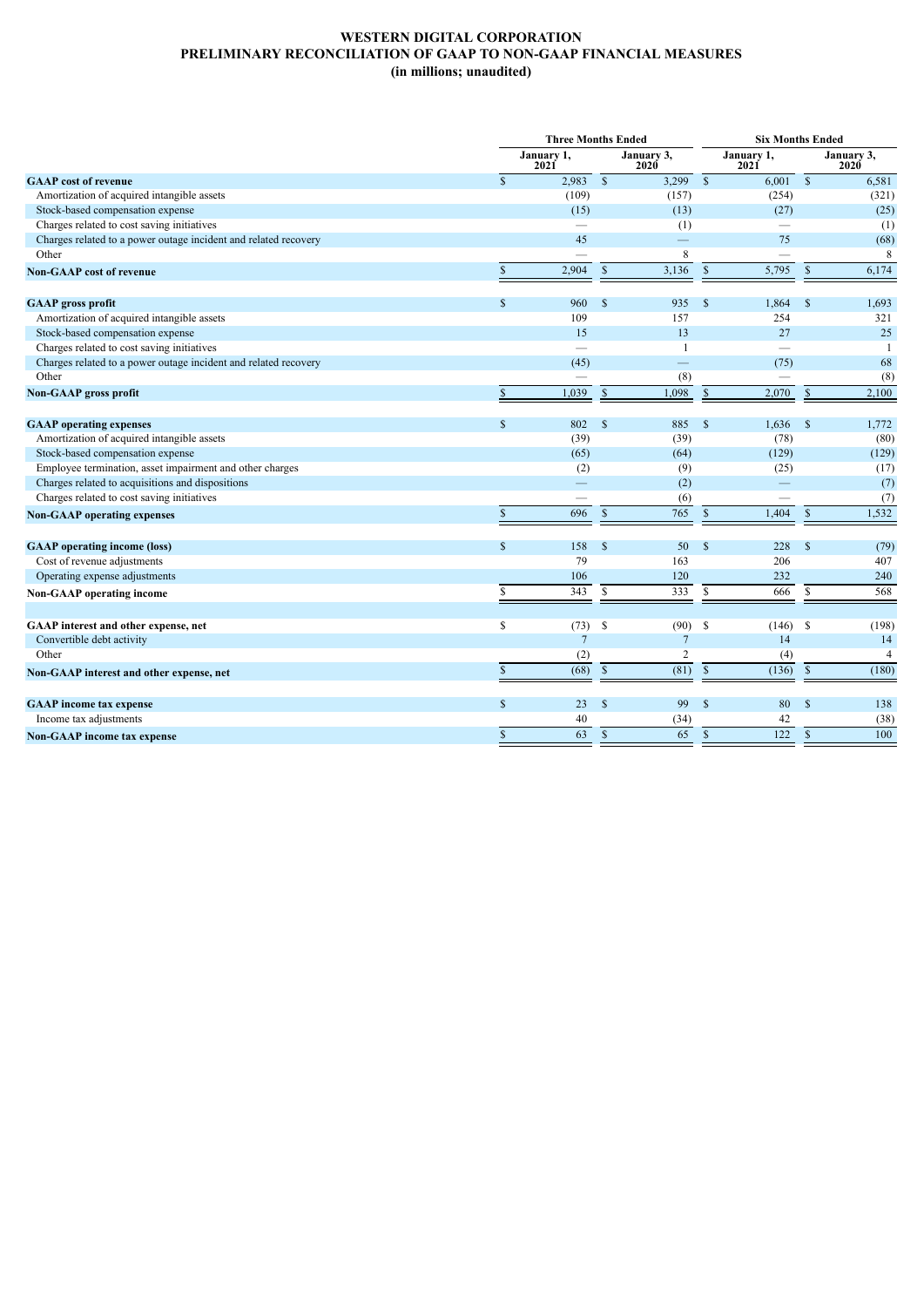#### **WESTERN DIGITAL CORPORATION PRELIMINARY RECONCILIATION OF GAAP TO NON-GAAP FINANCIAL MEASURES (in millions, except per share amounts; unaudited)**

|                                                                 |              | <b>Three Months Ended</b> |               |                           |              | <b>Six Months Ended</b>   |              |                           |  |
|-----------------------------------------------------------------|--------------|---------------------------|---------------|---------------------------|--------------|---------------------------|--------------|---------------------------|--|
|                                                                 |              | January 1,<br>2021        |               | January 3,<br><b>2020</b> |              | January 1,<br><b>2021</b> |              | January 3,<br><b>2020</b> |  |
| <b>GAAP</b> net income (loss)                                   | $\mathbf S$  | 62                        | $\mathbf S$   | (139)                     | $\mathbb{S}$ | $2^{\circ}$               | $\mathbf{s}$ | (415)                     |  |
| Amortization of acquired intangible assets                      |              | 148                       |               | 196                       |              | 332                       |              | 401                       |  |
| Stock-based compensation expense                                |              | 80                        |               | 77                        |              | 156                       |              | 154                       |  |
| Employee termination, asset impairment and other charges        |              | $\overline{2}$            |               | 9                         |              | 25                        |              | 17                        |  |
| Charges related to acquisitions and dispositions                |              |                           |               | $\overline{2}$            |              |                           |              | $\overline{7}$            |  |
| Charges related to cost saving initiatives                      |              |                           |               | 7                         |              |                           |              | 8                         |  |
| Charges related to a power outage incident and related recovery |              | (45)                      |               |                           |              | (75)                      |              | 68                        |  |
| Convertible debt activity                                       |              |                           |               |                           |              | 14                        |              | 14                        |  |
| Other                                                           |              | (2)                       |               | (6)                       |              | (4)                       |              | (4)                       |  |
| Income tax adjustments                                          |              | (40)                      |               | 34                        |              | (42)                      |              | 38                        |  |
| <b>Non-GAAP</b> net income                                      | $\mathbb{S}$ | 212                       | $\mathsf{\$}$ | 187                       | $\mathbb{S}$ | 408                       | \$           | 288                       |  |
|                                                                 |              |                           |               |                           |              |                           |              |                           |  |
| Diluted income (loss) per common share                          |              |                           |               |                           |              |                           |              |                           |  |
| <b>GAAP</b>                                                     | \$           | 0.20                      | S             | (0.47)                    | \$           | 0.01                      | S            | (1.40)                    |  |
| Non-GAAP                                                        |              | 0.69                      |               | 0.62                      |              | 1.34                      |              | 0.96                      |  |
|                                                                 |              |                           |               |                           |              |                           |              |                           |  |
| Diluted weighted average shares outstanding:                    |              |                           |               |                           |              |                           |              |                           |  |
| GAAP                                                            |              | 307                       |               | 298                       |              | 305                       |              | 297                       |  |
| Non-GAAP                                                        |              | 307                       |               | 300                       |              | 305                       |              | 300                       |  |
|                                                                 |              |                           |               |                           |              |                           |              |                           |  |
| <b>Cash flows</b>                                               |              |                           |               |                           |              |                           |              |                           |  |
| Cash flow provided by operating activities                      | \$           | 425                       | <sup>\$</sup> | 257                       | $\mathbb{S}$ | 788                       | S            | 510                       |  |
| Purchase of property, plant and equipment, net                  |              | (207)                     |               | (160)                     |              | (537)                     |              | (305)                     |  |
| Activity related to flash ventures, net                         |              | (69)                      |               | 280                       |              | 94                        |              | 466                       |  |
| Free cash flow                                                  | $\mathbb{S}$ | 149                       | \$            | 377                       | $\mathbb{S}$ | 345                       | $\mathbf{s}$ | 671                       |  |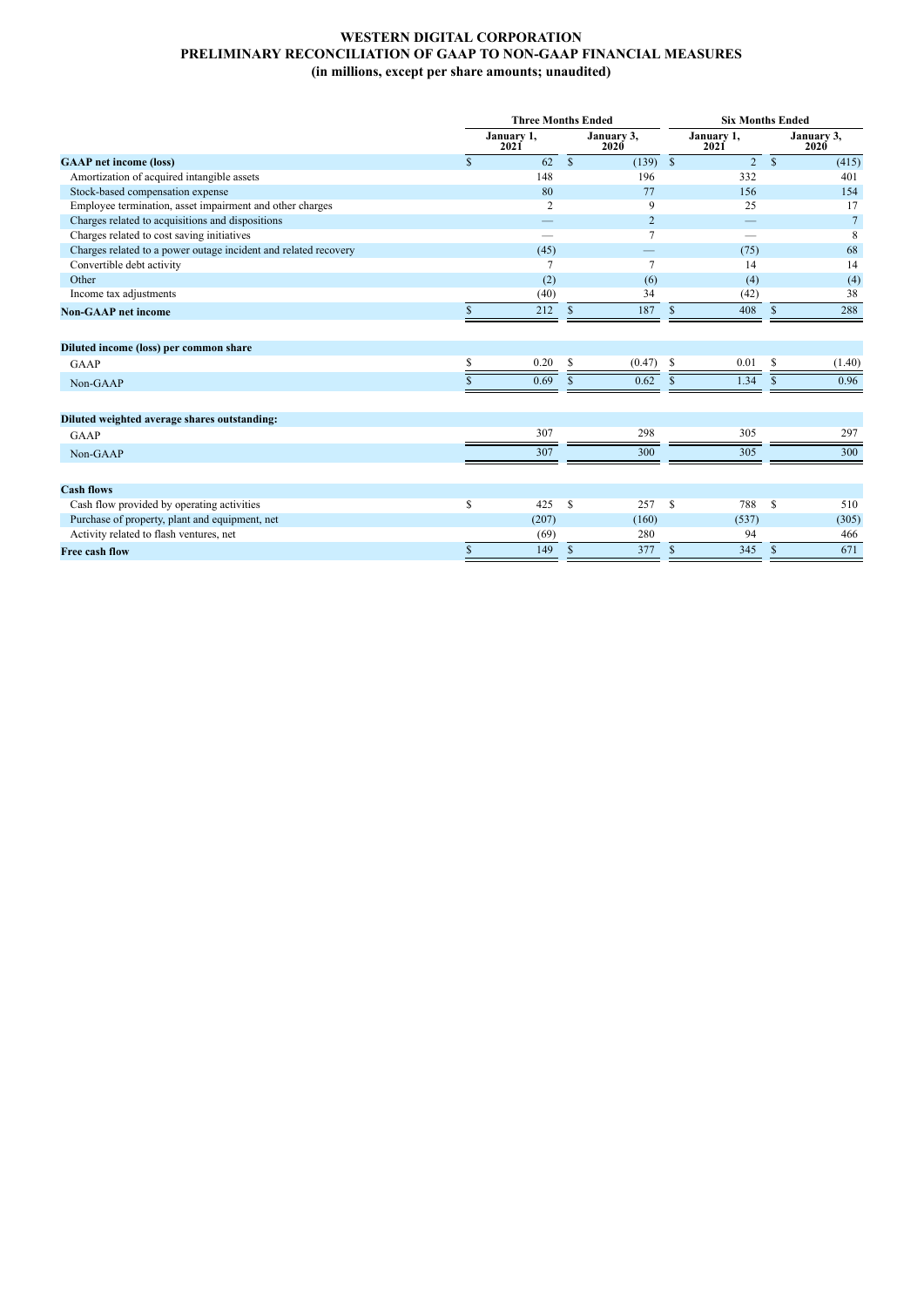To supplement the condensed consolidated financial statements presented in accordance with U.S. generally accepted accounting principles ("GAAP"), the table above sets forth non-GAAP cost of revenue; non-GAAP gross profit; non-GAAP operating expenses; non-GAAP operating income; non-GAAP interest and other expense, net; non-GAAP income tax expense; non-GAAP net income; non-GAAP diluted income per common share and free cash flow ("Non-GAAP measures"). These Non-GAAP measures are not in accordance with, or an alternative for, measures prepared in accordance with GAAP and may be different from Non-GAAP measures used by other companies. The company believes the presentation of these Non-GAAP measures, when shown in conjunction with the corresponding GAAP measures, provides useful information to investors for measuring the company's earnings performance and comparing it against prior periods. Specifically, the company believes these Non-GAAP measures provide useful information to both management and investors as they exclude certain expenses, gains and losses that the company believes are not indicative of its core operating results or because they are consistent with the financial models and estimates published by many analysts who follow the company and its peers. As discussed further below, these Non-GAAP measures exclude, as applicable, the amortization of acquired intangible assets, stock-based compensation expense, employee termination, asset impairment and other charges, charges related to acquisitions and dispositions, charges related to cost saving initiatives, charges related to a power outage incident and related recovery, convertible debt activity, other adjustments, and income tax adjustments, and the company believes these measures along with the related reconciliations to the GAAP measures provide additional detail and comparability for assessing the company's results. These Non-GAAP measures are some of the primary indicators management uses for assessing the company's performance and planning and forecasting future periods. These measures should be considered in addition to results prepared in accordance with GAAP, but should not be considered a substitute for, or superior to, GAAP results.

As described above, the company excludes the following items from its Non-GAAP measures:

Amortization of acquired intangible assets. The company incurs expenses from the amortization of acquired intangible assets over their economic lives. Such charges are significantly impacted by the timing and magnitude of the company's acquisitions and any related impairment charges.

Stock-based compensation expense. Because of the variety of equity awards used by companies, the varying methodologies for determining stock-based compensation expense, the subjective assumptions involved in those determinations, and the volatility in valuations that can be driven by market conditions outside the company's control, the company believes excluding stock-based compensation expense enhances the ability of management and investors to understand and assess the underlying performance of its business over time and compare it against the company's peers, a majority of whom also exclude stock-based compensation expense from their non-GAAP results.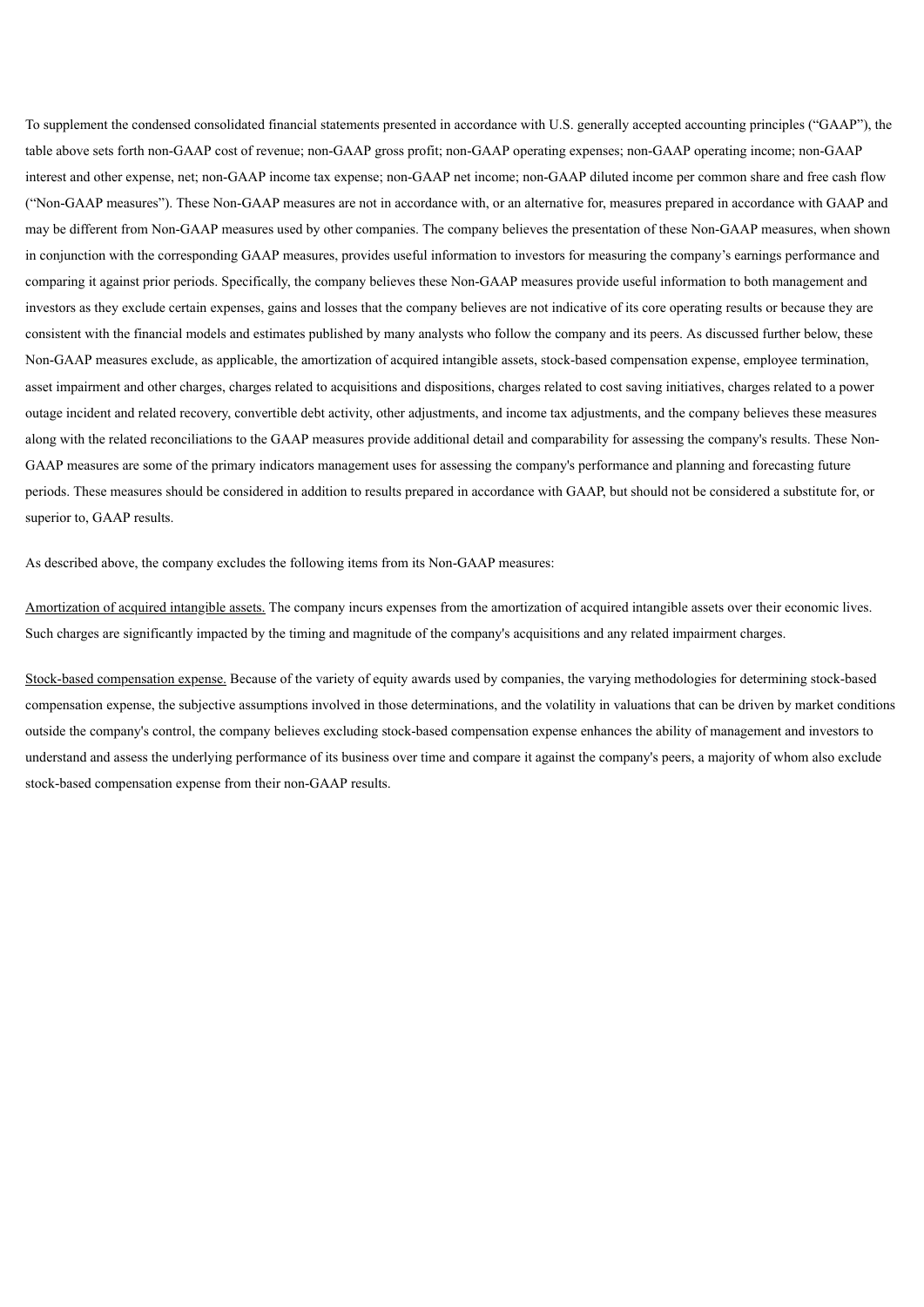Employee termination, asset impairment and other charges. From time-to-time, in order to realign the company's operations with anticipated market demand or to achieve cost synergies from the integration of acquisitions, the company may terminate employees and/or restructure its operations. From time-to-time, the company may also incur charges from the impairment of intangible assets and other long-lived assets. These charges (including any reversals of charges recorded in prior periods) are inconsistent in amount and frequency, and the company believes they are not indicative of the underlying performance of its business.

Charges related to acquisitions and dispositions. In connection with the company's business combinations or dispositions, the company incurs expenses which it would not have otherwise incurred as part of its business operations. These expenses include third-party professional service and legal fees, thirdparty integration services, severance costs, non-cash adjustments to the fair value of acquired inventory, contract termination costs, and retention bonuses. The company may also experience other accounting impacts in connection with these transactions. These charges and impacts are related to acquisitions and dispositions, are inconsistent in amount and frequency, and the company believes they are not indicative of the underlying performance of its business.

Charges related to cost saving initiatives. In connection with the transformation of the company's business, the company incurred charges related to cost saving initiatives which do not qualify for special accounting treatment as exit or disposal activities. These charges, which the company believes are not indicative of the underlying performance of its business, primarily relate to costs associated with rationalizing the company's channel partners or vendors, transforming the company's information systems infrastructure, integrating the company's product roadmap, and accelerated depreciation of assets.

Charges related to a power outage incident and related recovery. In June 2019, an unexpected power outage incident occurred at the flash-based memory manufacturing facilities operated through the company's joint venture with Kioxia Corporation in Yokkaichi, Japan. The power outage incident resulted in costs associated with the repair of damaged tools and the write-off of damaged inventory and unabsorbed manufacturing overhead costs which are expensed as incurred. In the fiscal first and second quarters of 2021, the company received recoveries of these losses from insurance carriers. These charges and recoveries are inconsistent in amount and frequency, and the company believes these charges or recoveries are not part of the ongoing production operation of its business.

Convertible debt activity. The company excludes non-cash economic interest expense associated with its convertible notes. These charges do not reflect the company's operating results, and the company believes they are not indicative of the underlying performance of its business.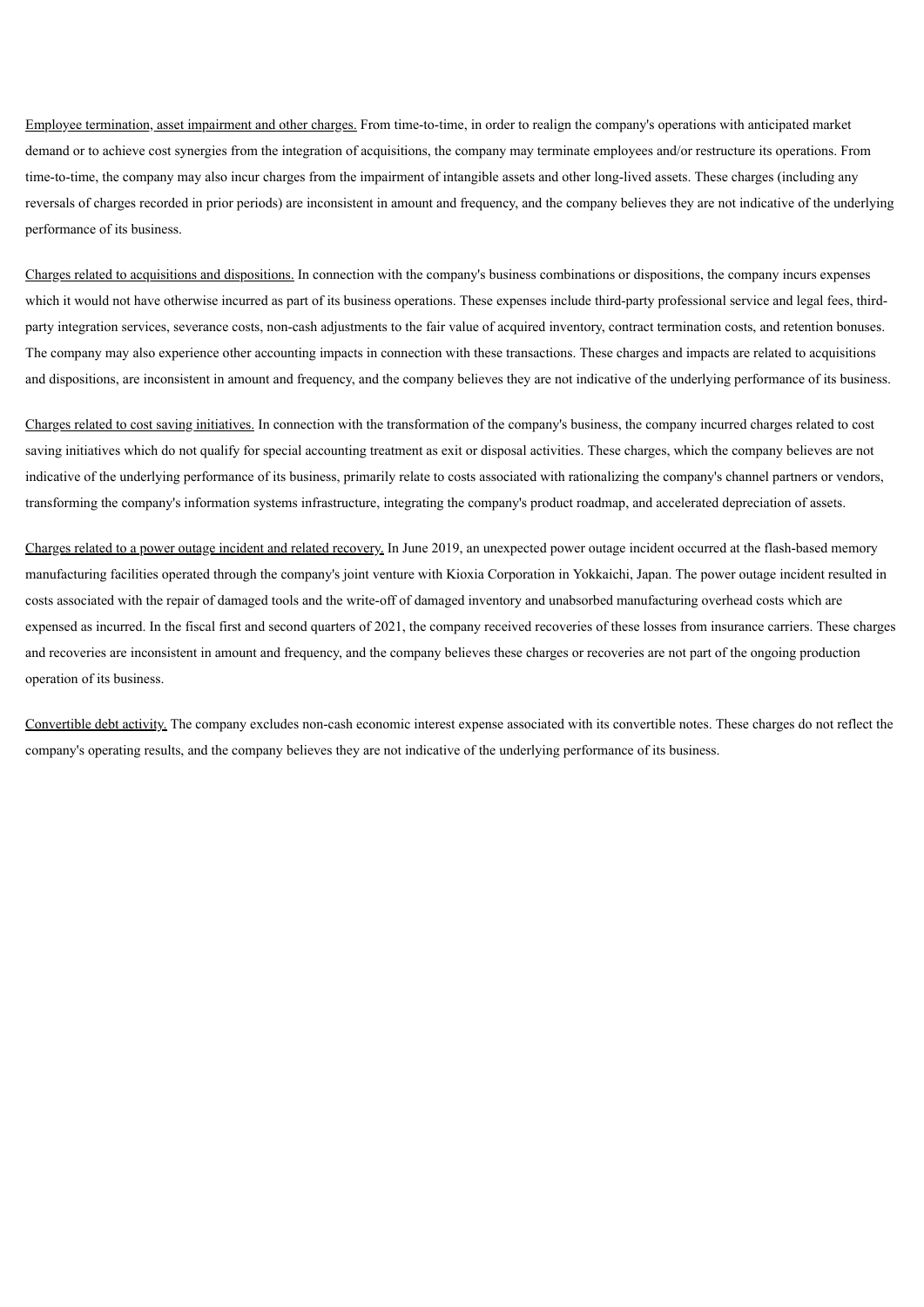Other adjustments. From time-to-time, the company incurs charges or gains that the company believes are not a part of the ongoing operation of its business. The resulting expense or benefit is inconsistent in amount and frequency.

Income tax adjustments. Income tax adjustments include the difference between income taxes based on a forecasted annual non-GAAP tax rate and a forecasted annual GAAP tax rate as a result of the timing of certain non-GAAP pre-tax adjustments. The income tax adjustments also include adjustments to estimates related to the current status of the rules and regulations governing the transition to the Tax Cuts and Jobs Act. These adjustments are excluded because they are infrequent and the company believes that they are not indicative of the underlying performance of its business.

Additionally, free cash flow is defined as cash flows provided by operating activities less purchases of property, plant and equipment, net of proceeds from sales of property, plant and equipment, and the activity related to Flash Ventures, net. The company considers free cash flow generated in any period to be a useful indicator of cash that is available for strategic opportunities including, among others, investing in the company's business, making strategic acquisitions, repaying debt and strengthening the balance sheet.